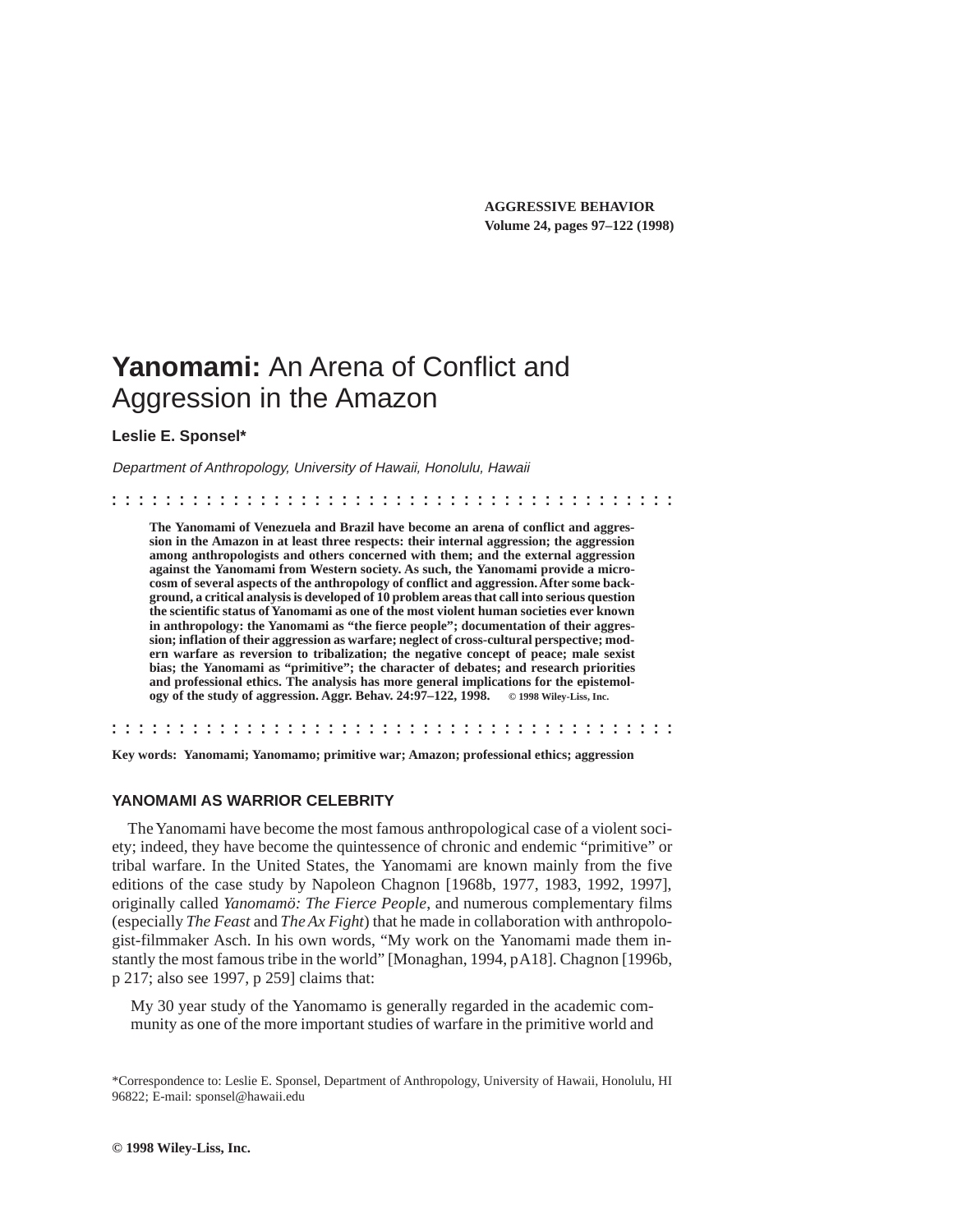of how warfare, kinship behaviour, social organization, demography, economics, and ecology are interrelated.

For three decades Chagnon has persistently characterized the Yanomami as the largest traditional indigenous society surviving in lowland South America; as practicing chronic, endemic, tribal "warfare"; as "fierce"; and as exemplars of "primitive" society. Furthermore, their entire society and culture have been depicted as organized around warfare and other forms of aggression [Chagnon 1968a, p 157]. Accordingly, the Yanomami have become something of the contemporary ethnographic analog of Thomas Hobbes' philosophical anthropology of man in the state of nature with life nasty, brutish, and short and his *bellum omnium contra omnes* (war of all against all) [see Barnes, 1923; Keeley, 1996, p 16; Kehoe, 1992]. Indeed, Yanomami society has even been identified as a "laboratory for human conflict" [Allman, 1988]. Within anthropology, the Yanomami are discussed as exemplars of "primitive" warfare in most introductory textbooks as well as in much more specialized books in the discipline and beyond [e.g., Daly and Wilson, 1988; Wrangham and Peterson, 1996].

There has been a disproportionate amount of controversy, debate, and criticism, some surprisingly aggressive and personal, surrounding Chagnon's characterization of the Yanomami as "the fierce people" as well as around his sociobiological explanation of their aggression and other matters. In the press, some of the controversies have been labeled "Warfare Over Yanomamo Indians" [Booth, 1989] and "Bitter Warfare in Anthropology" [Monaghan, 1994]. As a result, the present analysis of the Yanomami as an arena of conflict and aggression emphasizes Chagnon's work. (For the anthropology of aggression see the excellent reviews by Ferguson [1984] and Otterbein [1972] and the extensive bibliography by Ferguson and Farragher [1988]).

In the final analysis, this essay is not restricted to the Yanomami and Chagnon, here, temporarily, they are the illustrative means to larger ends—research on conflict and aggression in anthropology and other fields. Thus, this essay should be read at two levels, the particular case of the Yanomami and the more general matter of the epistemology of the study of aggression. In particular, two pivotal questions are explored: How does the researcher's philosophical, theoretical, methodological, political, personal, and moral persuasions select for some research foci, subjects, themes, questions, data, modes of analysis, explanations, and interpretations to the exclusion or neglect of others? What are the implications of this selectivity for our scientific knowledge and understanding of conflict, aggression, and related phenomena? [also see Sponsel, 1994a, 1996a].

# **BEYOND YANOMAMI ETHNOGRAPHY TO ETHNOLOGY**

Actually, Yanomamalogy (the study of the Yanomami) has a surprisingly long and extensive history that begins with the explorations by Alexander von Humboldt in 1800 and includes more than three dozen different anthropologists who have visited or lived with the Yanomami [e.g., Cocco, 1972, pp 47–102; Colchester, 1982; Collins and Weiner, 1977, pp 52, 309, 310; Dole, 1976; Ferguson, 1995; Migliazza, 1972, pp 357–393; Smole, 1976, pp 14–16, 220–222; Sponsel, 1981a, pp 407–410]. I conducted fieldwork with the Sanemá subgroup of Yanomami in 1974 and 1975 for 6 months. The contemporary anthropologists who have conducted the most extensive fieldwork with the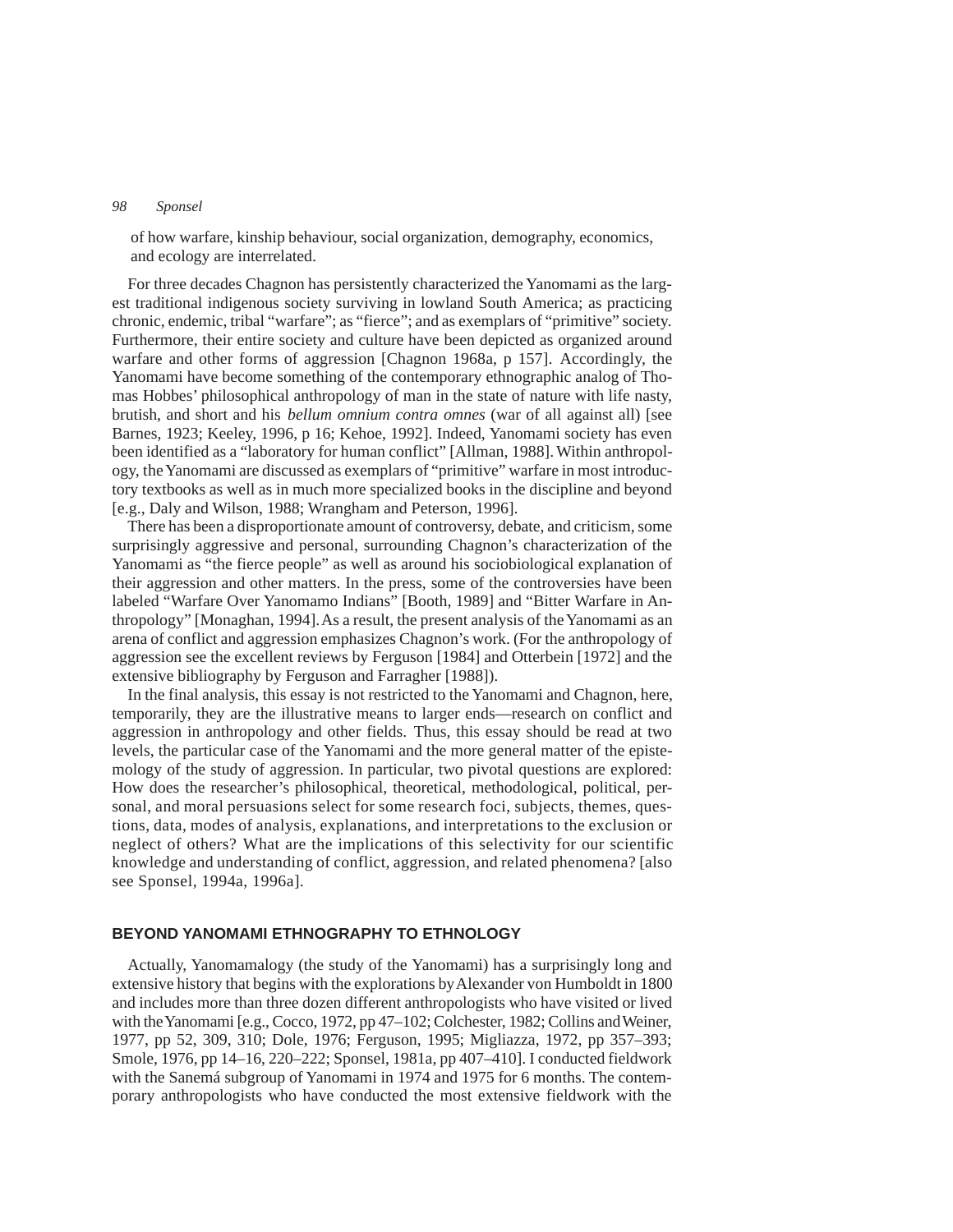Yanomami are, with the beginning year of fieldwork in parentheses, Lizot (1968), Good (1975), Chagnon (1964), Ramos (1968), and Albert (1975) (see "References"). While Chagnon often states that he has spent more than 30 years studying the Yanomami, the actual time he has accumulated in the field is around 60 or 63 months [Chagnon, 1997, pp viii, 8]. In contrast, Lizot has lived with the Yanomami for more than 25 years [Kerjean, 1988], and Good spent 14 years in the field. It is important to understand that Chagnon, Good, and Lizot overlapped in the areas where they did fieldwork. Thus, rather than being limited to Chagnon's single *ethnography* (description of a culture), the accumulated publications of numerous ethnographers result in a Yanomami *ethnology* (multiple ethnographies that can be compared to identify cultural variation as well as points of agreement and disagreement among ethnographers).

 Although there are many spellings as well as synonyms (e.g., Sanuma) for the word Yanomami, I follow Lizot's usage, except where different in quotes. For a brief summary of Yanomami culture see Hames [1994]. A comprehensive bibliography is available in the study by Ferguson [1995]. In English, the best ethnographies are by Lizot [1985] for the Yanomami in Venezuela and by Ramos [1995] for the Sanuma in Brazil. Useful ethnographies in other languages are those by Cocco [1972] and Lizot [1987] in Spanish, Albert [1985] in French, and Zerries [1964] and Zerries and Schuster [1974] in German. Among the several dozen films and videos on the Yanomami, in my opinion by far the most balanced and humanistic is *Warriors of the Amazon,* which Lizot made in collaboration with the television science series *Nova*.

The Yanomami are one of the largest indigenous nations remaining in the Amazon, and supposedly until the 1980s they were one of the least acculturated (changed) by contact with Western society. The population has been estimated at about 8,500 individuals in Brazil and 12,500 in Venezuela. This population is scattered in some 363 villages that range from a few dozen to a few hundred people. Travel times between villages are from half an hour to a week or more by foot [Hames, 1994, p 374].

Yanomami territory straddles the mountainous headwaters of the Orinoco and Amazon river drainage basins along the border between Brazil and Venezuela. Traditionally, as an interior tropical rain forest society, the Yanomami followed a mixed subsistence economy primarily of foraging (hunting, gathering, and fishing) and secondarily of farming (swidden, shifting, or slash-and-burn horticulture) [Good, 1995a; Smole, 1976; Sponsel, 1981a].

The Yanomami interact in a world that is intensely intimate socially as well as ecologically. They live in small-scale, kin-based communities. Traditionally, the members of a village dwell in a *shabono*, a single large communal house with an open central plaza. Each village seems to be relatively autonomous politically, with its own headman who leads by example, persuasion, and developing a consensus. There is no chief or other political authority uniting more than one village let alone Yanomami society as a whole.

# **VARIETIES OF AGGRESSION AMONG THE YANOMAMI**

From the published accounts of the numerous and diverse ethnographers who have visited or lived among the Yanomami, there is no doubt that considerable conflict and aggression occurs in their society. The Yanomami have a pattern of aggressive behavior that is distinguished by a hierarchy of increasing levels of intensity and gravity, from interpersonal to intervillage violence [see Chagnon, 1968a, pp 132–139; Lizot, 1987, pp 554–564].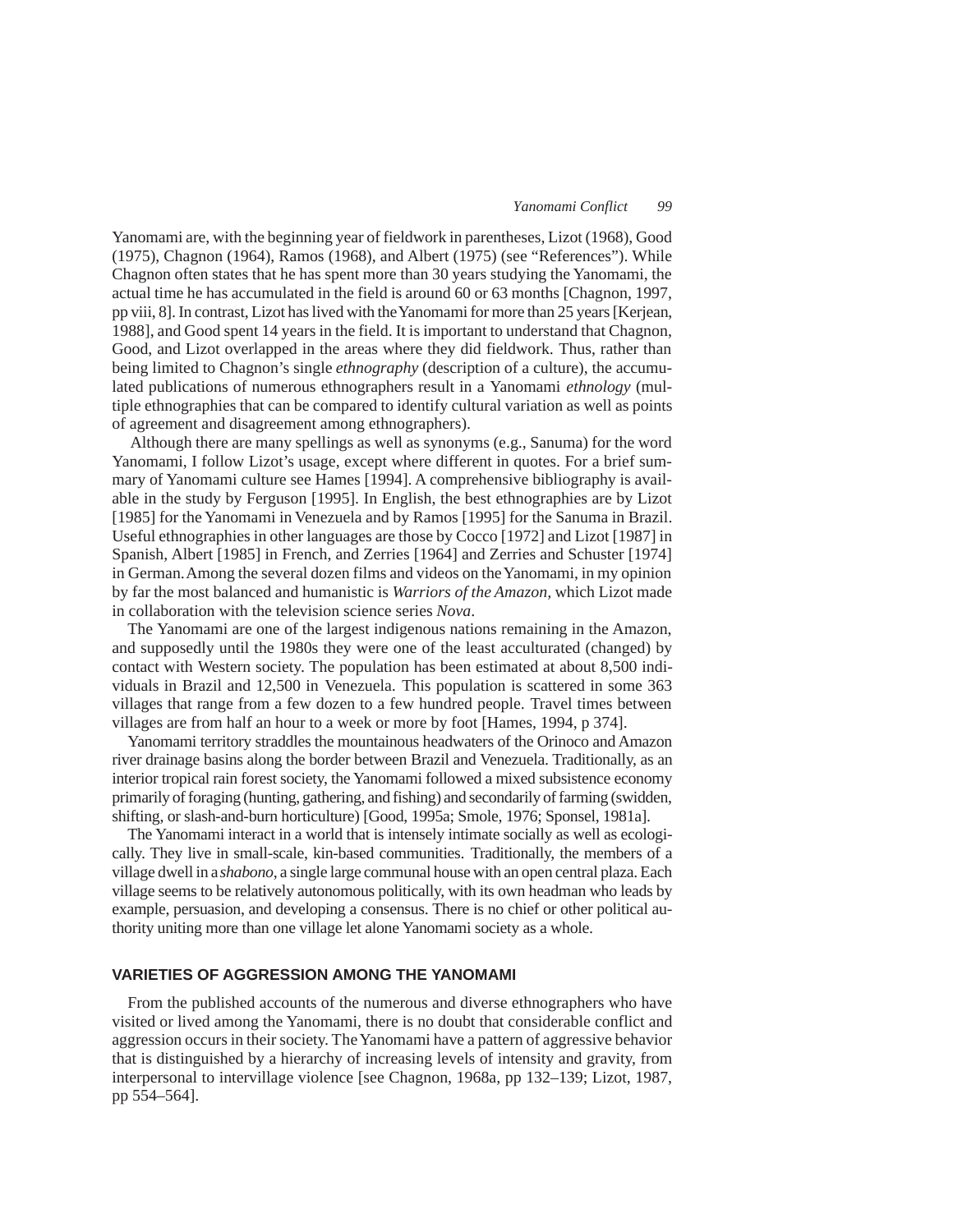Yanomami duels are public, institutionalized, conventionalized, and ritualized forms of interpersonal aggression that are governed by a set of rules. These duels are usually between individuals from different villages. In a physical duel, a pair of individuals alternate hitting each other several times until one individual either retreats, collapses, or is incapacitated. These duels include chest-pounding with a closed fist (sometimes wrapped around a rock), side-slapping with an open hand, and the use of weapons such as a wooden club or a long pole that may be used like a club or as a spear. Usually, these types of duels are not intended to cause serious harm, and they do not do so. A serious injury or even death may lead to the escalation of the aggression to more dangerous or even lethal forms. Sometimes a bush knife (machete) or steel ax may be used, but usually only the flat side (see the video *The Ax Fight*). Duels are simultaneously a controlled release of aggression and usually an effective form of conflict resolution. Yanomami duels are comparable with combative sports in other cultures, such as boxing in our own, except that there is no regular referee or any protective gear. Most fights start over sexual matters like infidelity, jealousy, forced appropriation of women from visiting groups, failure to honor a girl promised for marriage, and (rarely) rape [Chagnon, 1988, p 986].

A raid usually involves several men waiting outside an enemy village to ambush at dawn the first man who leaves the *shabono* for an activity such as elimination or bathing. Usually only one or two individuals are killed, but sometimes there is a massacre of 10 or more people [Chagnon, 1988, p 987]. Several of the raiders may shoot arrows into the victim even after death, and then the raiders try to retreat unnoticed into the forest and return to their home village as quickly as possible [Chagnon, 1968a, pp 137, 138; Good, 1991, p 44]. The element of surprise is critical. Raiding parties usually involve 10–20 men, but some have been as large as 60 men when two or more villages unite against a common enemy village [Chagnon, 1997, p 223]. On rare occasions, if no one exits the *shabono*, then raiders may shoot a volley of arrows through the central opening, hoping to hit someone, and then flee. The most common reason for a raid is revenge for a death in the home village. Raiding is also a major way for men to achieve social prestige. A by-product of a raid may be the abduction of one or more women who may be gang raped in the forest and then gradually integrated into the raider's village and married.

 In a treacherous feast, the host villagers turn on their guests when their guard is down, and they may kill several before the remainder can flee to the refuge of the surrounding forest and eventually escape back to the relative safety of their home village. However, sometimes the fleeing guests are ambushed by some men from the host village and/or an allied village who wait outside in the nearby forest. In short, the treacherous feast amounts to a planned massacre.

It is beyond the scope of this article to consider the explanations for Yanomami aggression and warfare. Suffice it to say that four different explanations have been applied to Yanomami aggression: eclecticism [Chagnon, 1968a, p 112], cultural materialism [Harris, 1984a, 1984b], sociobiology [Chagnon, 1988, 1990a], and regional political economy during colonialism [Ferguson, 1992a, 1995]. All are premised on the scarcity of some strategic resource: women (Chagnon), animal protein (Harris), or steel tools (Ferguson). All are in a *general* sense materialistic, deterministic, mechanistic, and reductionistic. On the other hand, for a mentalistic explanation so far there are only enticing hints from Lizot [1977, p 515; 1994a, p 214]. For a brief review of theoretical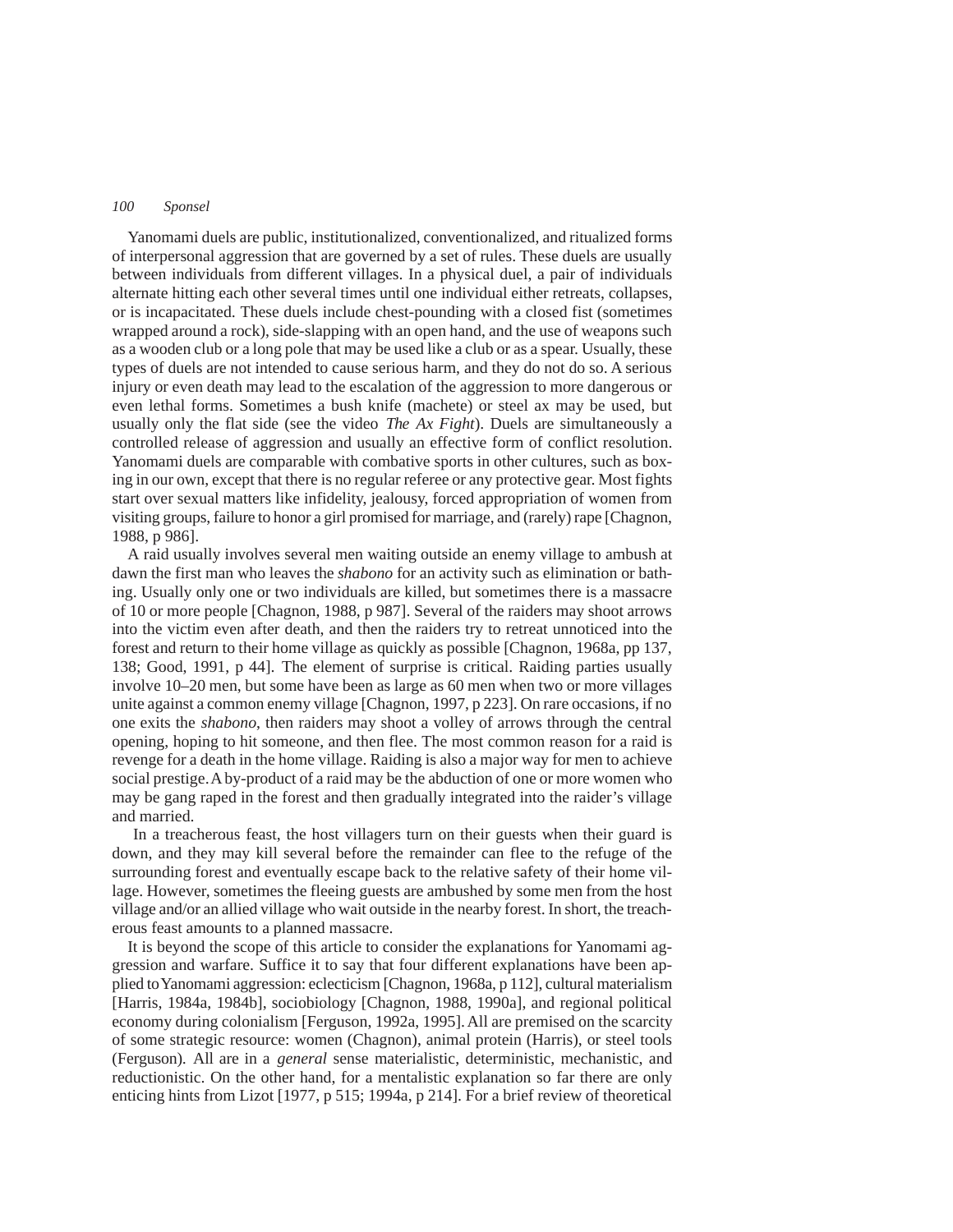explanations see Bodley [1994, pp 64–68], and for more extended discussions see Albert [1989, 1990], Beckerman [1979, 1994], Bower [1991], Chagnon [1980, 1989c, 1990b, 1995, 1996a, 1996b], Chagnon and Hames [1979, 1980], Crocker [1969], Durham [1976], Ferguson [1989a, 1989b, 1989c, 1990], Good [1987, 1995b], Gross [1975, 1982], Hames [1980, 1989], Harris [1984a, 1984b], Lizot [1977, 1994a], Otterbein [1994a, 1994b], J.B. Ross [1980], Ross and Ross [1980], Sponsel [1983, 1986], and Vayda [1989].

#### **10 PROBLEMS**

There are at least 10 problem areas in Chagnon's characterization, analysis, and interpretation of Yanomami aggression and warfare: the image of "the fierce people"; documentation of aggression; feuding as warfare; neglect of cross-cultural perspective; warfare as tribalization; the negative concept of peace; male sexism; the label "primitive"; the character of some of the debate; and research priorities and ethics. Some of these also apply in various ways and degrees to some other ethnographies of the Yanomami*.*

#### **Fierce?**

At least five reasons may be suggested for the persistence and popularity of Chagnon's case study. First, it is very well written, sprinkled with personal anecdotes and candid reflections, dangerous and heroic adventures, cultural surprise and shock, tragedy and humor, and sex and violence. Second, it has many of the attributes of prestige for ethnography [see Fischer, 1969, p 13]. Third, it has the magic of science, with numbers, statistics, and computer models.

Fourth, the book resonates with the American obsession with violence. Whatever the noble truths about the history of America, there are also the ignoble truths that the country was built on violence, e.g., the genocide, ethnocide, and ecocide against indigenous peoples [Bodley, 1990], and numerous wars, e.g., the War of Independence, the Civil War, the Spanish-American War, World War I and World War II, the Korean War, the Vietnam War, and the Gulf War [see Duclos, 1998; Fried et al., 1968; Palmer 1972]. The national sport in American culture, football, is clearly a ritualization of warfare and also can be seen as reflecting gender inequality. Chagnon's book appeared during the Vietnam War. It reflects concerns of the time and may have been comforting for some American readers to discover the Yanomami as a society that in some ways was supposed to be even more violent than American society [Sponsel, 1992]. The Yanomami, as supposedly one of the world's most violent societies, remain relevant to an American society that increasingly suffers from epidemics of aggression—domestic abuse, random violence, gang- and drug-related violence, serial murders, massacres, terrorism, and warfare [e.g., American Medical Association, 1995]. Beyond the United States, there are epidemics of many types of aggression as well, of course [Kaplan, 1994]. (Shortly I will consider whether the Yanomami really are as violent as they have been characterized ethnographically, most notably by Chagnon. For other characterizations of Yanomami violence, see Ales [1984], Biocca [1996], and Valero [1984], and for critical reading, see Atkinson [1992], Brettell [1996], and Hammersley [1990]).

 Fifth, the Yanomami are portrayed as savages—remote, isolated, primitive, and fierce. The latter attribute especially demands scrutiny. Since his earliest publications, Chagnon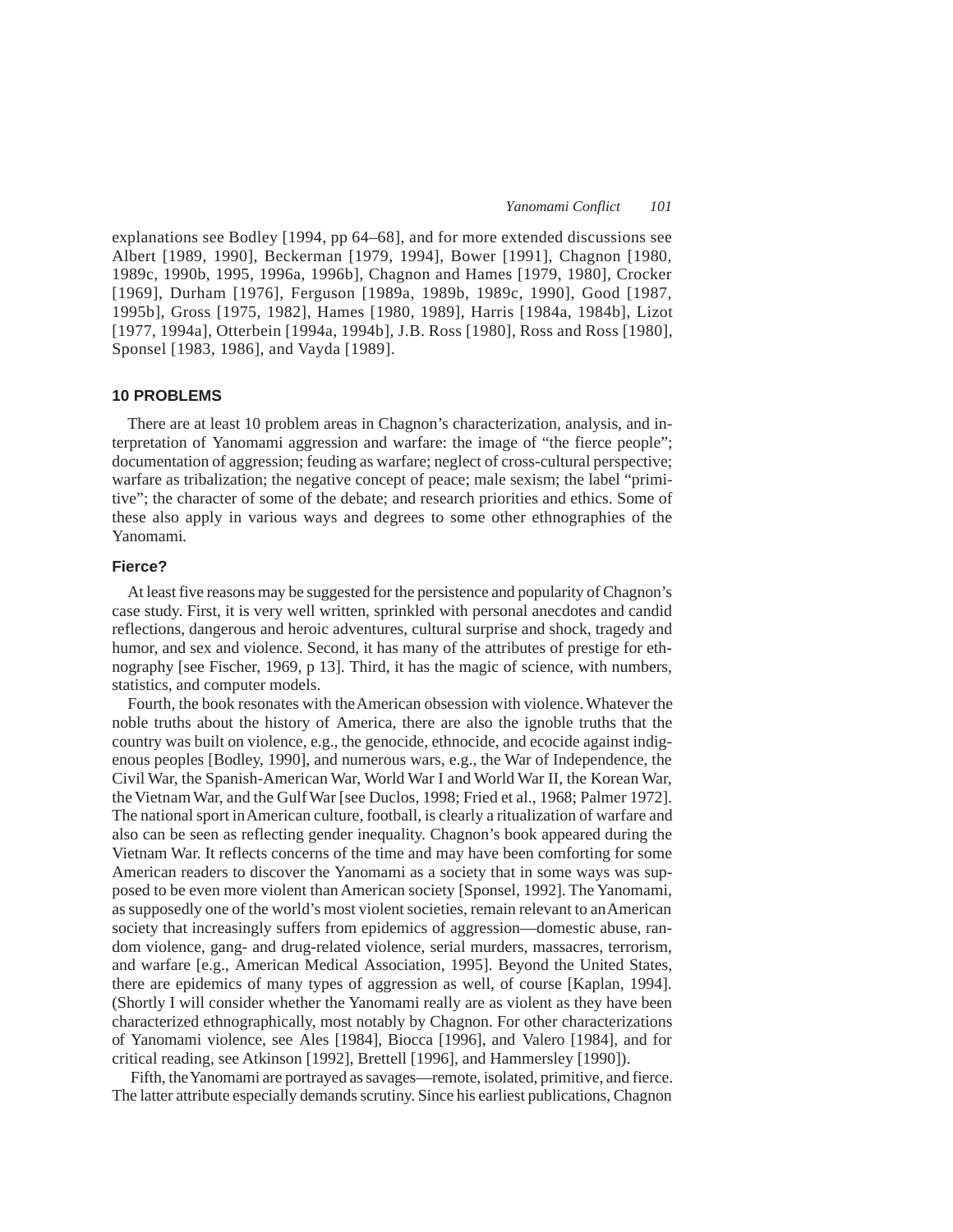[1968a, pp 124–132] has viewed "the *waiteri* complex" as the single most important component of the militant ideology behind Yanomami aggression:

The motif of Yanomamo ideology is contained in their notion of *waiteri* (ferocity). Members of autonomous villages gain certain advantages by presenting an agonistic stance to their neighbors in the interest of preserving their sovereignty. The primary advantage lies in the more exclusive control a village thereby maintains over its own women in a milieu where acquisition of females is a major preoccupation [p 124].

Furthermore, it is not only Chagnon who has continued in this characterization; textbook and other authors have sensationalized it too. For instance, in a summary of some of Chagnon's work, Harris [1974, p 87, 88] writes:

By the time a typical Yanomamo male reaches maturity, he is covered with the wounds and scars of *innumerable* quarrels, duels, and military raids. Although they hold women in great contempt, Yanomamo men are *always* brawling over real or imagined acts of adultery and broken promises to provide wives. Yanomamo women are also covered with scars and bruises, mostly the result of violent encounters with seducers, rapists, and husbands. *No* Yanomamo woman escapes the brutal tutelage of the typical hot-tempered, drug-taking Yanomamo warrior-husband. *All* Yanomamo men physically abuse their wives. Kind husbands merely bruise and mutilate them; fierce ones wound and kill.

(For other examples see Bates [1996, p 133], Lindholm and Lindholm [1982], and cf. Michaels [1982]).

Chagnon's book was not titled something like "The Mavaca Yanomami," even though it was based mostly on fieldwork in that area. Furthermore, Chagnon subtitled the first three editions of his book, *The Fierce People,* as if all Yanomami were fierce (all groups, all individuals, at all times, in all places) and as if any single appellation could adequately characterize something as complex as a human society [see Campbell, 1989]. For example, Good [1991, p 69], who lived with the Yanomami for some 14 years, observes:

As I began to understand this better, I got increasingly upset about Chagnon's "Fierce People" portrayal. The man had clearly taken one aspect of Yanomama behavior out of context and in so doing had sensationalized it. In the process he had stigmatized these remarkable people as brutish and hateful.

Even Asch [1991a], who collaborated with Chagnon in making many films on the Yanomami, is critical:

"The fierce people" indeed, you can't call an entire society the fierce people or any one thing for that matter.... You could say, however, that Chagnon is "the fierce person." [p 35].

Asch [1991a] also refers to the "irresponsibly categorized and grossly maligned 'fierce people' " [p 38]*.* If a single attribute were sufficient, then it is possible that other anthropologists might have described the Yanomami as the orators, humorists, tricksters, foragers, naturalists, or ecologists, but any single label would be simplistic. The construction "the fierce people" not only leaves out most of the population (women, chil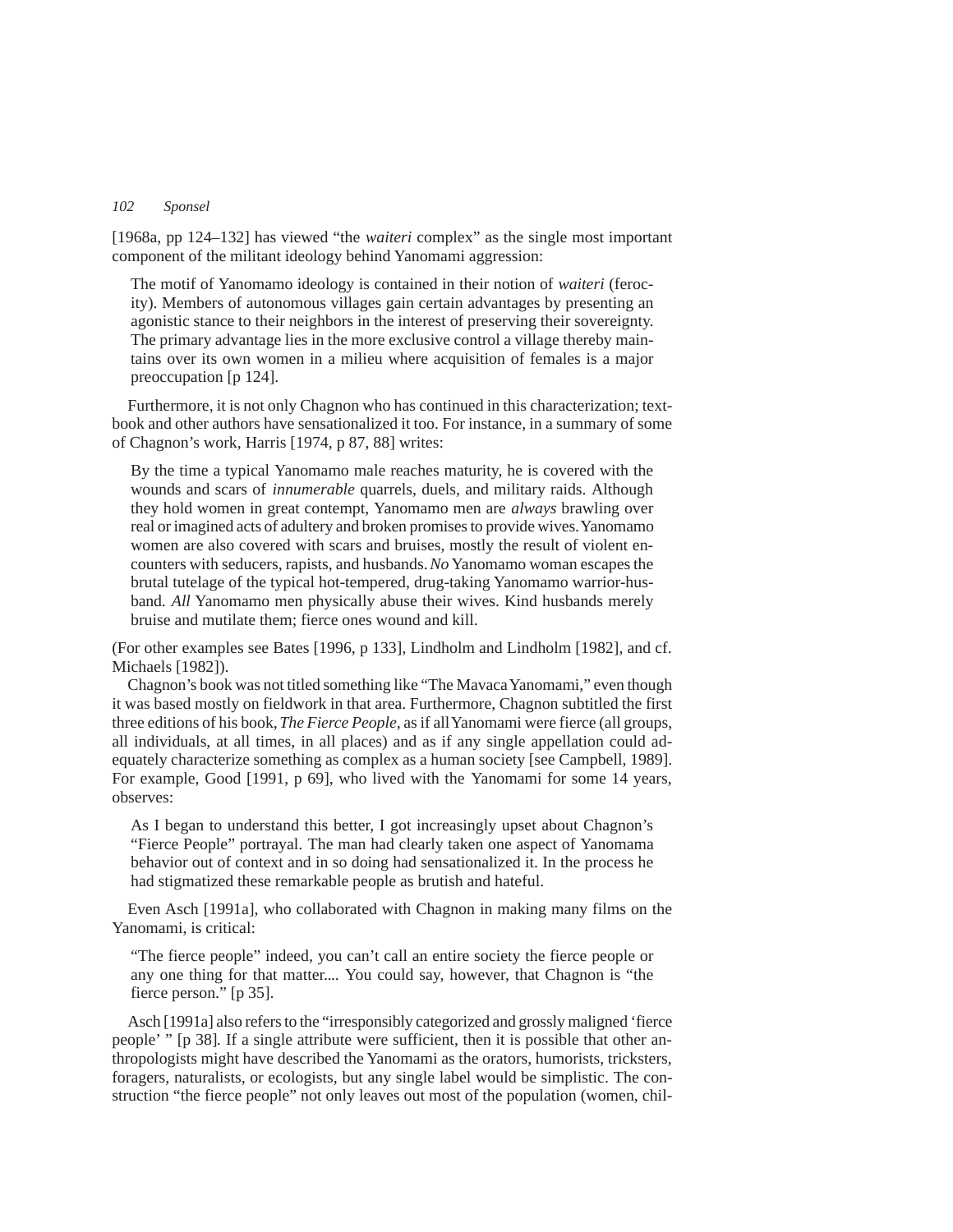dren, and the elderly), but it doesn't even apply to all adult men. Not every man is fierce. Some avoid or reject wife beating, duels, raids, and treacherous feasts. Many start on a raid, but some soon drop out with excuses or rationalizations [Chagnon, 1997, pp 198, 203].

Furthermore, Chagnon derives the label fierce from only one meaning of the word "*waiteri*," something that reflects his focus on conflict and aggression. Ernst Migliazza [1972, p 421, 422], a linguistic anthropologist who spent many years with Yanomami as a missionary, explains: "The term *waitiri* has a semantic range from brave, courageous, daring, fearless to savage, furious, wild, aggressive, and fierce, depending mainly on the context and situation." Lizot [1975a, p 89] translates the term "*waithiri*" as fierce, valiant, and proud. Montgomery [1970, p 154] states that the term "*wathiri*" refers to someone with a bad disposition or who is ill-tempered, and it is usually not a compliment.

After more than two decades of criticism, in the 4th edition of his case study Chagnon [1992] dropped the subtitle "The Fierce People," but he did not significantly alter the orientation, tone, or content of the text—obviously the Yanomamo are still portrayed as "the fierce people." Indeed, the book begins with a Prologue on "The Killing of Ruwahiwa." The cover photos of all five editions of Chagnon's case study focus on aggression, a sharp contrast to the covers of the books by Good [1991], Lizot [1985], and Ramos [1995]. One might conclude that this orientation reflects, at least in part, Chagnon's attitude toward the Yanomami, which, among other things, may be evidenced by some of the equipment he has taken to the field, such as cans of chemical mace [Good, 1991, pp 33, 34], a British commando knife [Chagnon, 1997, p 191], and an electric stun gun [Chagnon, 1997, p 47].

Chagnon's characterization of Yanomami as one of the most violent societies in the world is an interpretation with which most other anthropologists who have lived with the Yanomami would not agree. Indeed, Lizot [1985, p xiv] states that one goal of writing his own ethnography was to set the record straight:

I would like my book to help revise the exaggerated representation that has been given of Yanomami violence. The Yanomami are warriors; they can be brutal and cruel, but they can also be delicate, sensitive, and loving. Violence is only sporadic; it never dominates social life for any length of time, and long peaceful moments can separate two explosions. When one is acquainted with the societies of the North American plains or the societies of the Chaco in South America, one cannot say that Yanomami culture is organized around warfare. They are neither good nor evil savages: These Indians are human beings [also see Lizot's introduction in Biocca, 1996, pp xvii–xxvi].

Also, Good [1991] views Chagnon's emphasis on violence as misleading [pp 13, 55, 56, 73, 174, 175]. Good perceptively points out that because the Yanomami live in a communal house without inner walls, any violence is so public and obvious that the observer can easily become obsessed with it, whereas other prosocial or nonviolent aspects of behavior can be readily missed by contrast [pp 33, 73]. However, Good is much more impressed with the relative harmony in such an intimate society [pp 13, 33, 69, 80, 82]. For example, he writes:

To my great surprise I had found among them a way of life that, while dangerous and harsh, was also filled with camaraderie, compassion, and a thousand daily lessons in communal harmony [p 13].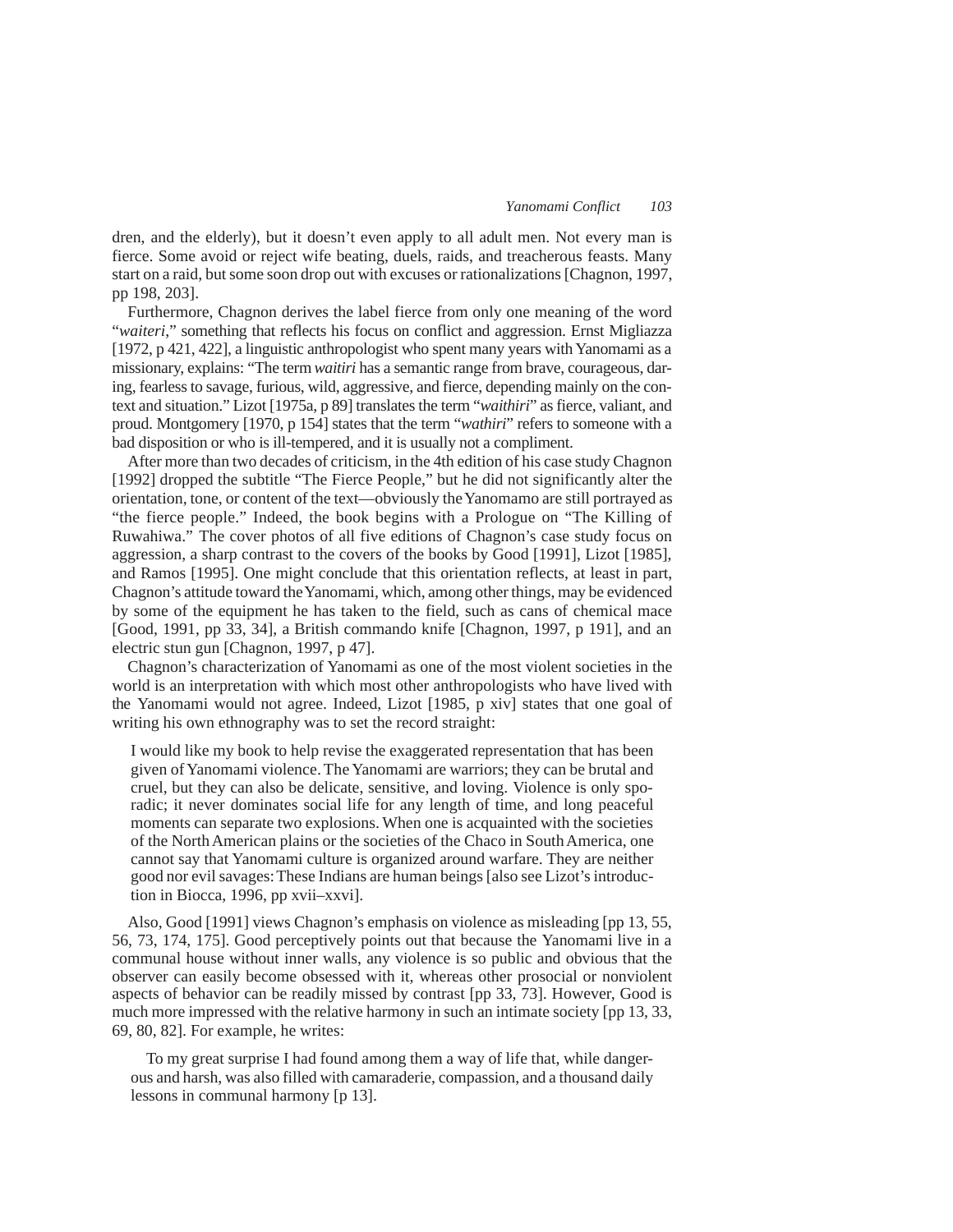...The more I thought about Chagnon's emphasis on Yanomama violence, the more I realized how contrived and distorted it was. Raiding, killing, and wife beating all happened; I was seeing it, and no doubt I'd see a lot more of it. But by misrepresenting violence as the central theme of Yanomama life, his *Fierce People* book had blown the subject out of any sane proportion [p 73].

Good also asserts that Yanomami men are not macho [p 80], that they limit rather than maximize violence [p 74], and that they lack open warfare [pp 44, 46].

I lived with a northern subgroup of Yanomami, the Sanema, in the Erebato River area of Venezuela for a mere 6 months in 1974 and 1975 to collect a portion of the material for my dissertation for Cornell University, which focused on the ecology of hunting in the Amazon. The most serious episodes of aggression that I witnessed were a few loud arguments between a husband and wife, one club fight, and three false alarms of raids. To my surprise, people in that village and three neighboring villages were simply nothing like "the fierce people" described by Chagnon. Furthermore, I had taken a copy of his book along as one illustration to help me explain the kind of work I was doing. Although some men were absorbed by the pictures, I was asked not to show them to children as they provided examples of undesirable behavior. These Yanomami did not value fierceness in any positive way. These people were admittedly influenced in some ways by a Ye'cuana village and a Catholic mission within a half-day journey by foot and canoe, but they were still in numerous respects clearly Yanomami. (Many of the villages where Chagnon worked were also influenced by missionaries and other outsiders [Ferguson, 1995, pp 181, 182]).

At the same time, there are understandable reasons for differences in characterizations, interpretations, and analyses of the Yanomami and their aggression, as suggested by Heider's [1988] analysis of why ethnographers who have worked with the same society might disagree: someone is wrong, they are looking at different cultures or subcultures, they are referring to the same culture at different times, and/or they are looking differently at the same culture. In the latter case, Heider views their different viewpoints on the same culture as resulting from differences in the ethnographers' personalities, value systems, own cultures, theoretical orientations, research plans, lengths of time in the field, knowledge of the language, degrees of rapport, and so on [see Asch, 1991b; Chagnon, 1996a, p 204; Ramos, 1987].

Pandian [1985] asserts:

Contemporary anthropology continues to invent other peoples to serve as vehicles to conceptualize important social and intellectual problems of the Western human self today. We have invented the Yanomamo of South America as a symbol to conceptualize human aggression and sexuality [p 48].

...In other words, the social and cultural reality constructed by the anthropologist is actually a portrait of his own psychological reality, as dictated by the ideas that are considered meaningful to him and his audience [p 90; also see pp 62–69].

Moreover, how ethnographers portray aggression can have practical consequences for the people in question. This was early recognized by Davis [1976, p 23]:

When a people is being exterminated, it is more than an academic question whether an anthropologist chooses to describe that people as "harmless" or "fierce." The images which anthropologists present of other peoples and cultures are often det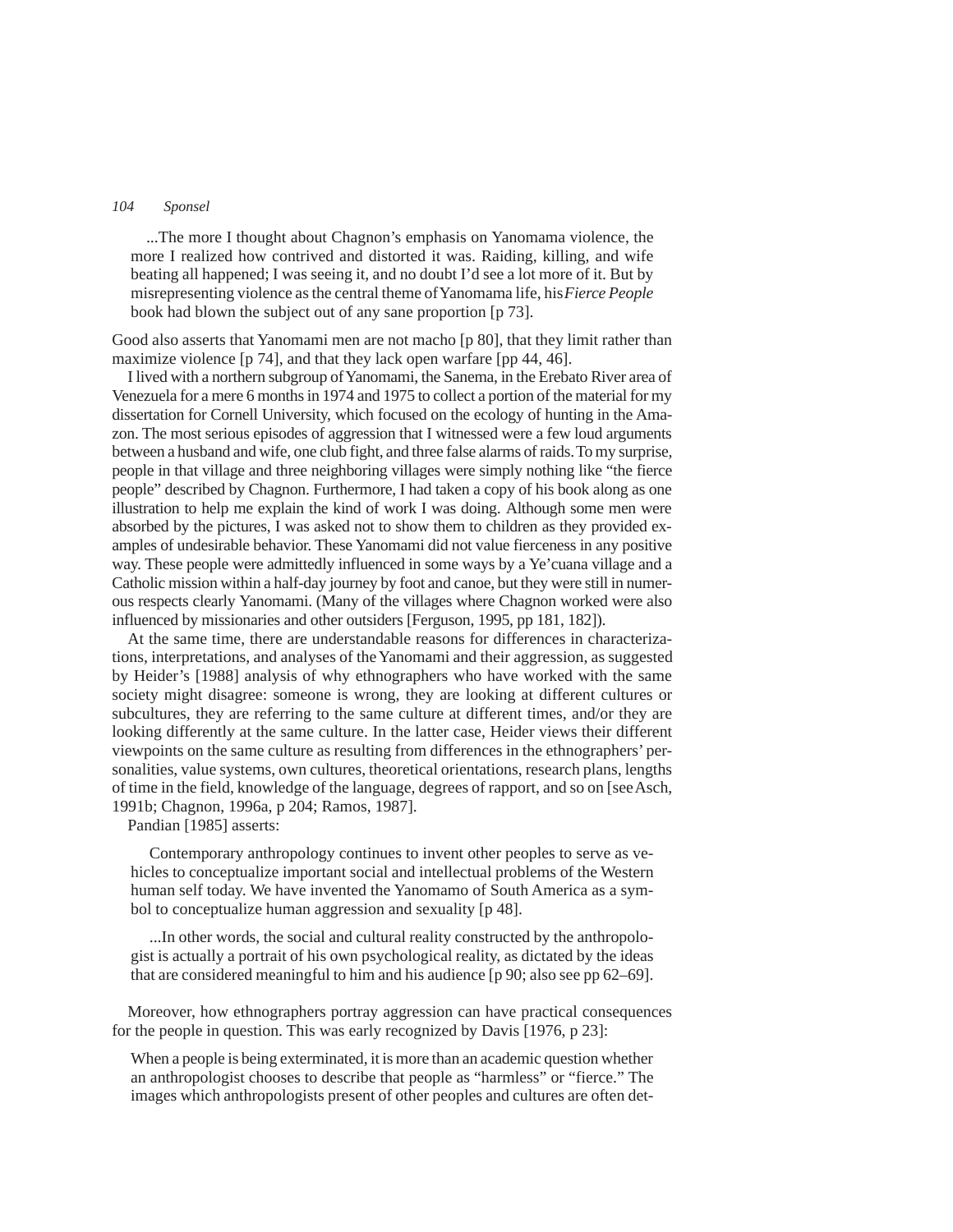rimental elements in the course of human events. Some of these images touch the roots of human sentiments and lead people to struggle for the national and international protection of aboriginal peoples' rights. Other images reinforce popular prejudices and, in the hands of more powerful elements, become convenient rationalizations for wiping native peoples off the face of the earth. In the 19th century, ideas of "savagery" provided a national ideology for the slaughter and extermination of scores of North American Indian tribes.

More recently, according to the Brazilian Anthropological Association [Carneiro da Cuna, 1989] and others, Chagnon's characterization of the Yanomami as "the fierce people" was picked up from US media by the conservative press in Brazil and used as one means to rationalize the assimilation and civilizing of the Yanomami (see Chagnon's [1989b] response). This would make it much easier for gold miners and others to exploit Yanomami land and resources. Charles Brewer-Carias, whom Chagnon [1997, pp xi,xiv, 81, 86, 231, 254, 255] identifies as a long-term collaborator in the field, is well known in Venezuela as a gold miner [Misioneros del Alto Orinoco, 1991; Tierney, 1997]. (Also see Keeley [1996, p 166].)

Chagnon's characterization of Yanomami culture and aggression is not a totally arbitrary construction, but it may contain a mixture of objective and subjective elements. Fortunately, many of these can be readily sorted out. Given the fact that numerous anthropologists have conducted extensive fieldwork with the Yanomami, any areas of underlying broad agreement among them can be extracted as largely ethnographic reality. Then the areas of sharp disagreement need to be carefully weighed as to whether they are primarily factual or interpretative. In the case of Chagnon's image of "the fierce people" and the often suggested ubiquity of violence, the fact that almost all of the other anthropologists who have conducted fieldwork with the Yanomami strongly disagree with Chagnon indicates that Chagnon's own interpretation is idiosyncratic. At the same time, there is general agreement that considerable conflict and aggression exist in Yanomami society.

#### **Documentation?**

Surprisingly, however, on close inspection the evidence for aggression is mostly anecdotal, although a few detailed narrations are available [see Chagnon, 1997; Lizot, 1985]. It does not seem that any anthropologist has actually gone on a raid or witnessed a treacherous feast, so most descriptions are reconstructed from the memory of informants in interviews, even if carefully cross-checked. For instance, Chagnon [1988, p 991] states:

While I witnessed many violent and near-lethal conflicts, in none of these incidents did the participants die while I was present. I did not accompany raiding parties and did not witness the killings that occurred while I lived there. News of killings travels fast and is widely known. All the data on violent deaths are therefore based on assertions of multiple informants whose accounts were crosschecked. There was remarkable consistency in their reports on violent deaths.

(However, Chagnon [1997, p 201] did facilitate a raid by providing transportation in his motorized boat.)

 Despite the accumulation of many years of fieldwork, neither Chagnon, who claims that he is the recognized authority on Yanomami warfare, nor any other anthropologists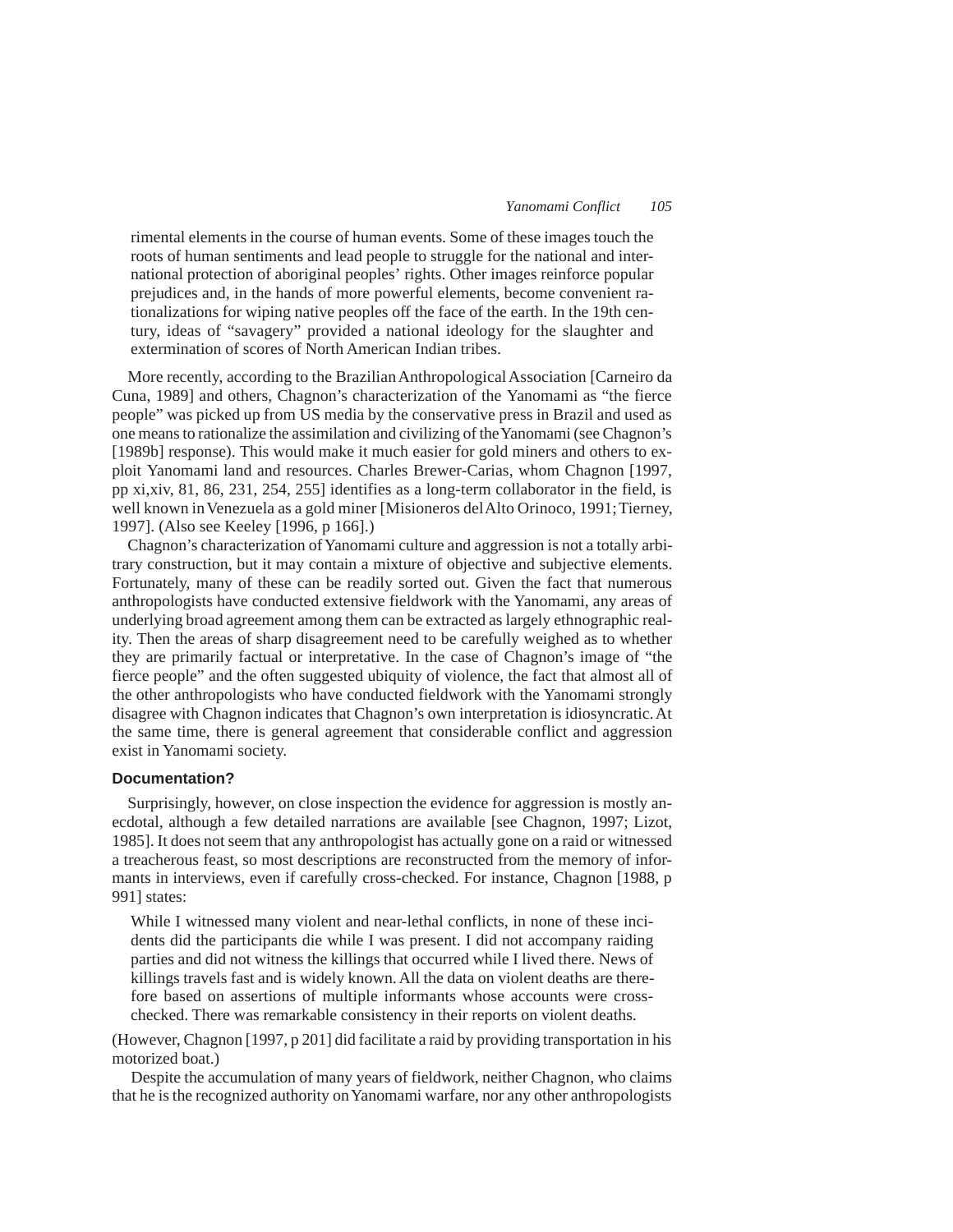have provided a clear, systematic, quantitative account of the various types of violence with their frequency and duration, number of individuals involved, injured, and/or killed, and so on for a representative sample of villages in a region over any substantial time period [Sponsel, 1983, p 207]. For example, in the most sophisticated demographic study on any Yanomami group, Early and Peters [1990, p 122] assert that Chagnon never conducted any focused, demographic study and that he never made a satisfactory analysis of mortality and fertility. What has been recorded about Yanomami aggression is remarkably sketchy and incomplete [see also Chagnon, 1996a, p 204]. For instance, Chagnon [1968a, p 141; 1997, p 9] records that one village of 200 people was raided 25 times in 15 months and lost 10 people and that in a treacherous feast 15 people from a village of 115 were killed in a single day. However, he does not indicate how representative this village is.

 Thus, despite all of the writing and discussion on Yanomami aggression, actually the ethnographic record of their aggressive behavior is remarkably poor compared with the records on other groups [e.g., Koch, 1974; Meggitt, 1977]. This renders controlled comparison between groups within Yanomami society difficult. Also it renders any meaningful cross-cultural comparison between the Yanomami and other societies, like the Mae Enga and the Jalema of New Guinea, even more difficult, except at a high level of generality. To a large extent, this stems from the custom of an ethnographer working intensively in one or a few neighboring villages within a single region. Only recently have anthropologists begun to appreciate the enormous variation within the Yanomami environment, society, and culture [Chagnon, 1992, pp 81–91], although this was cautioned earlier [Sponsel, 1983, p 207] and Chagnon [1968a, pp 113, 114,116] was already aware of some of the variation. In addition, only recently have some systematic comparisons been attempted between the different regions of the Yanomami, especially by Ferguson [1995], even though this was done earlier for language [Migliazza, 1972]. Thus, until recently there has been a tendency to use work in one area to characterize all Yanomami, with aggression and warfare in particular portrayed as ubiquitous throughout their territory and history, especially in the earlier editions of Chagnon's book. It is increasingly obvious that violence is not ubiquitous; that some individuals, groups, areas, and periods are much more violent than others; and that a village may experience several years or even decades of peace between explosions of major violence [Chagnon, 1992, pp 87–91; Lizot, 1985, pp xiv–xv; and especially Ferguson, 1995].

#### **Warfare?**

Already in one of Chagnon's [1968a] earliest public statements on the Yanomami, he was criticized for not being clear and explicit about the definition of war; moreover, it was suggested that Yanomami aggression was more like a youthful brawl or street fight than real war [Fox, 1969, p 315; Service, 1968, p 160]. These two problems persist three decades later [Chagnon, 1996a, p 218; 1997, p 185].

In anthropology, war may be defined in such a narrow way that it is restricted to particular levels of sociopolitical organization developing roughly during the last 10,000 years of cultural evolution with the Neolithic (sedentary farming communities) and/or with the state around 5,000 years ago. Alternatively, war may be defined so broadly as to render it a cross-cultural universal, both in historic and prehistoric times. For example, Heider [1997, p 235] defines war merely as "organized armed conflict between two independent social groups." (One can only wonder about the ideological*,* political,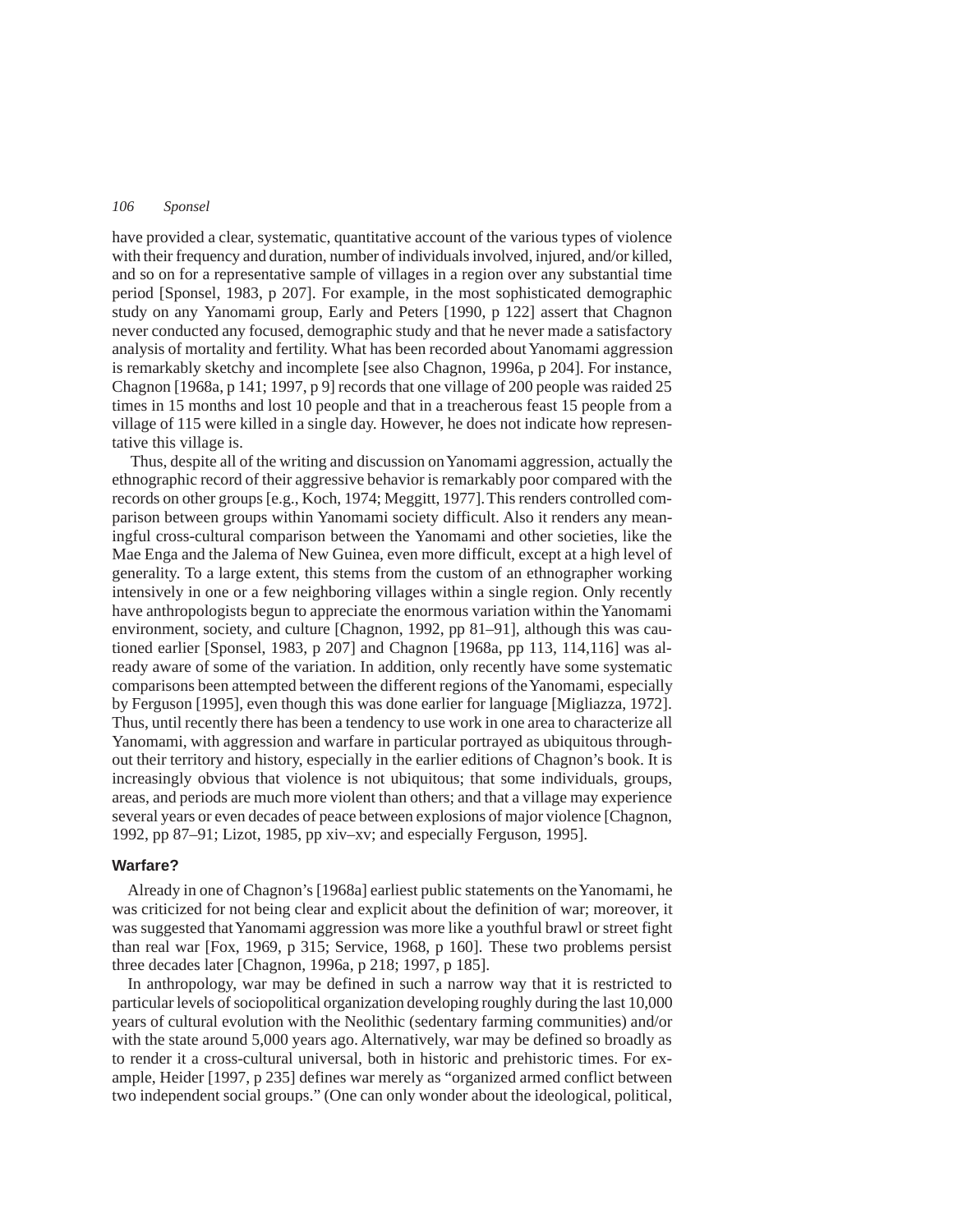or other purposes behind pursuing either an extremely broad or extremely narrow definition of war, since they are rarely made explicit.)

In an encyclopedic inventory of cross-cultural research on human aggression, Levinson [1994, p 183] comments on the definition of war:

While there is no single definition of war that is accepted by all experts, nearly all definitions include most of the following components: (1) warfare is a form of human conflict, (2) it involves the use of organized force, (3) it occurs between politically autonomous communities, (4) it is purposeful, (5) it involves the use of weapons, and (6) it involves the killing of the enemy.

The third and fifth criteria are problematic in the case of the Yanomami. No village is completely autonomous politically, given numerous alliances (intermarriage, kinship, trade, ceremonial). Among the Yanomami, the units of residence, kinship, and politics are not neatly isomorphic, but overlap in diverse, complex, and fluid ways. Chagnon [1988, p 987] observes that: "The Yanomamo village, however, is a transient community whose membership changes by migration, emigration, and fissioning...." Thus, the fighting between villages is not exactly between politically autonomous or independent communities. Chagnon [1988, p 988] writes: "If as Clauzewitz suggested, (modern) warfare is the conduct of politics by other means..., in the tribal world warfare is ipso facto the extension of kinship obligations by violence because the political system is organized by kinship." It is also noteworthy that unlike societies such as the Mae Enga, the Yanomami do not have special weapons for warfare, but simply use the same bows and arrows as in hunting [cf. Chagnon 1997, p 181; Horgan, 1988].

Although there may be some utility and even validity in a simple, broad definition of warfare, it does not seem to be very meaningful to group together under the same category called "warfare" the Yanomami, Cheyenne, Kwakiutl, Iroquois, Dani, Mae Enga, Maori, Ilongot, Nuer, Zulu, and other societies when the types, frequency, and intensity of their aggression are so extremely different. Neither would it seem to advance understanding to lump together Yanomami raids, Indian-White wars in colonial America, the American Civil War, the Vietnam War, the Gulf War, and wars in Somalia, former Yugoslavia, Afghanistan, and so on. Yanomami arrows tipped with curare hardly seem to belong in the same category with the atomic bombs dropped on Hiroshima and Nagasaki during World War II or the stealth bombers used in the Gulf War! My point is that although in some circumstances it is necessary to employ a general category like "war," this tends to neglect tremendous variation, and application of the term to the Yanomami requires more careful consideration and qualification.

In the particular case of the Yanomami, the very general definition of warfare as "armed aggression between two groups" simply doesn't even apply because most raids involve no more than a few men ambushing an individual leaving the village at dawn, after which the raiders try to escape as quickly as possible without being noticed. This does not involve two opposed groups of warriors in open combat. Most of the aggression in Yanomami society involves ritualized fights between pairs of individuals akin to combative sports, although others in the community quickly become allies along kinship lines that are simultaneously political. Even the highest forms of aggression in Yanomami society, the raid and treacherous feast, are hard to consider as warfare. Raids are not always followed by counter-raids. In some cases there are many years of relative peace between raids. Raids are not at all comparable with warfare in New Guinea,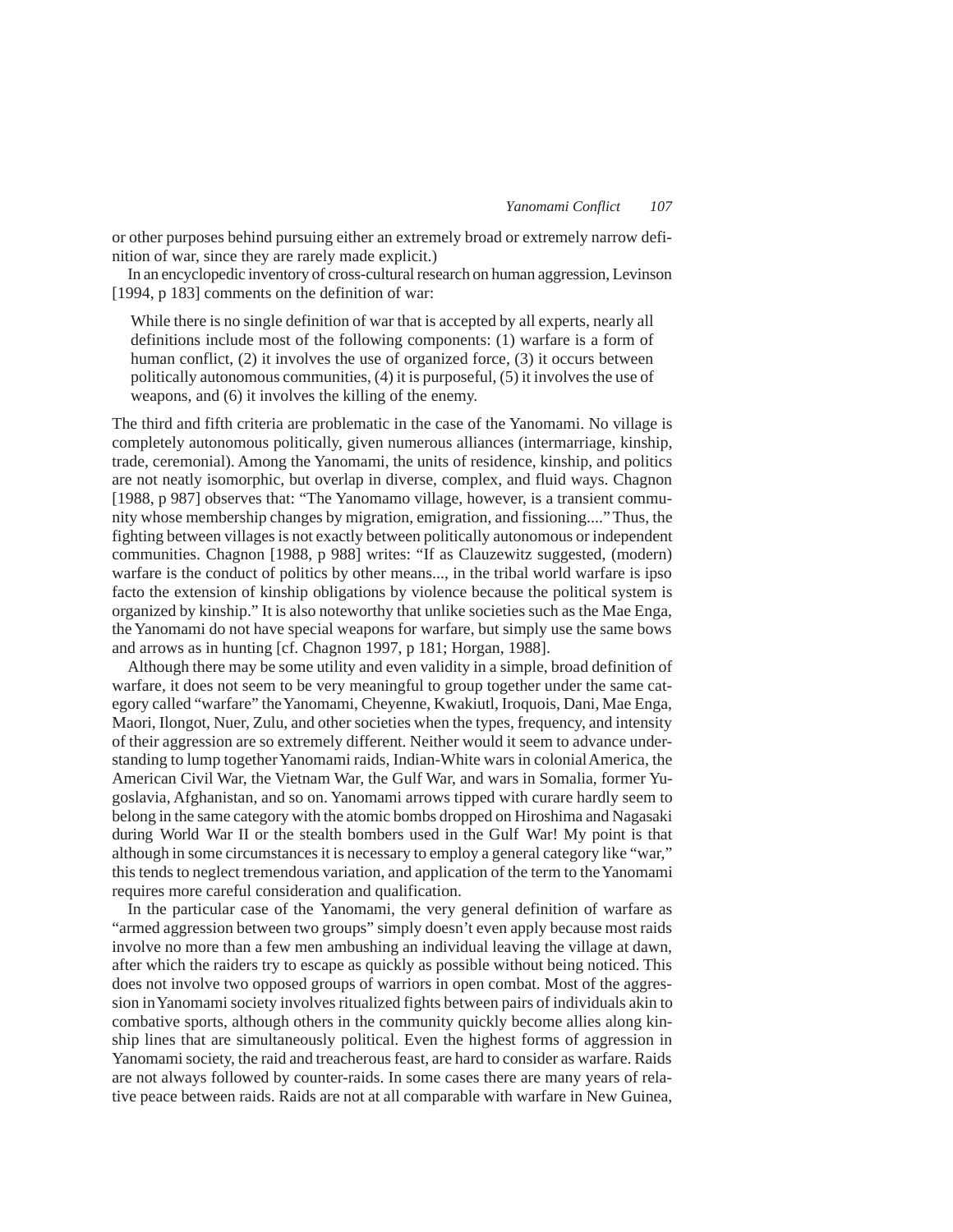which has been superbly documented among the Jalemo [Koch, 1974] and Mae Enga [Meggitt, 1977]. (Also see the video *Dead Birds* about the Dani.)

Some anthropologists lump feuding and raiding together with warfare [eg., Ember, 1978; Levinson, 1994, p 145], whereas, others distinguish feuding, raiding, and warfare as three distinct categories of aggression [e.g., Driver, 1961; Levinson, 1994, pp 63–66; Otterbein, 1994b; Pospisil, 1968]. From a cross-cultural perspective, the type of aggression among the Yanomami that Chagnon [1997, p 185–189] and others label warfare, may be more appropriately identified as blood feuds, blood revenge, or kin group vengeance involving the tactics of interpersonal dueling with weapons, alternating intervillage raiding by ambush, and the treacherous feast. An emic (native thought) approach to this question involves Yanomami language. The Yanomami do not have any words that are exactly equivalent to *war*, only *niyayou,* which means to shoot arrows at each other [Lizot, 1994a, p 231].

 Actually, Yanomami feuding is reminiscent of the famous blood revenge between the Hatfield and McCoy families that cost 12 lives in a cycle of murders and raids from 1882–1890 in the Appalachian mountains between Kentucky and Virginia [Rice, 1982]. Indeed, although there are obvious and important differences between this famous feud and Yanomami feuds, there are also numerous similarities, including small, kin-based communities of intermarrying lineages, the cycle of kin group vengeance, lack of effective centralized political authority and legal institutions, and the remote, forested mountain habitat*.* There was also the "yellow journalism" of the popular press, which focused on selected fragments of reality, exaggerating and sensationalizing them into a myth of savagery. In this way were shaped outsiders' negative images of the people who became legendary as supposedly the opposite of the law, order, and harmony in American society and culture. Interestingly, there were feuds elsewhere that were many times worse.

The previous discussion seriously questions whether the highest level of aggression in Yanomami society is warfare or only blood feud through revenge raids involving ambush. The only type of aggression that might be appropriately classified as some kind of low-level warfare is the intertribal attacks that occurred earlier in the century between some Yanomami and their indigenous neighbors, especially some Ye'cuana communities [see Chagnon, 1968a, p 129].

 Furthermore, the Yanomami cannot be considered to be a militaristic society by anyone who accepts the standard criteria for such a society:

A society is considered militaristic when it engages in warfare frequently; when it devotes considerable resources to preparing for war; when its soldiers kill, torture, or mutilate the enemy; and when pursuit of military glory is an objective of combat [Levinson, 1994, p 115; cf. Eckhardt, 1973].

(With regard to the criterion of military glory, perhaps being *waitiri* is one indication, but it is also relevant that villages are usually named after garden sites rather than after men who are *waitiri* [Chagnon, 1968a, p 150]).

Some anthropologists view war as a catalyst or prime mover in cultural evolution, especially the origin of the state [Carneiro, 1970, 1994; Cohen, 1984]. But Chagnon [1988, p 985] goes even further when he includes the following statement among details of a quantitative, sociobiological analysis of Yanomami aggression: "Violence is a potent force in human society and may be *the principal* driving force behind the evolu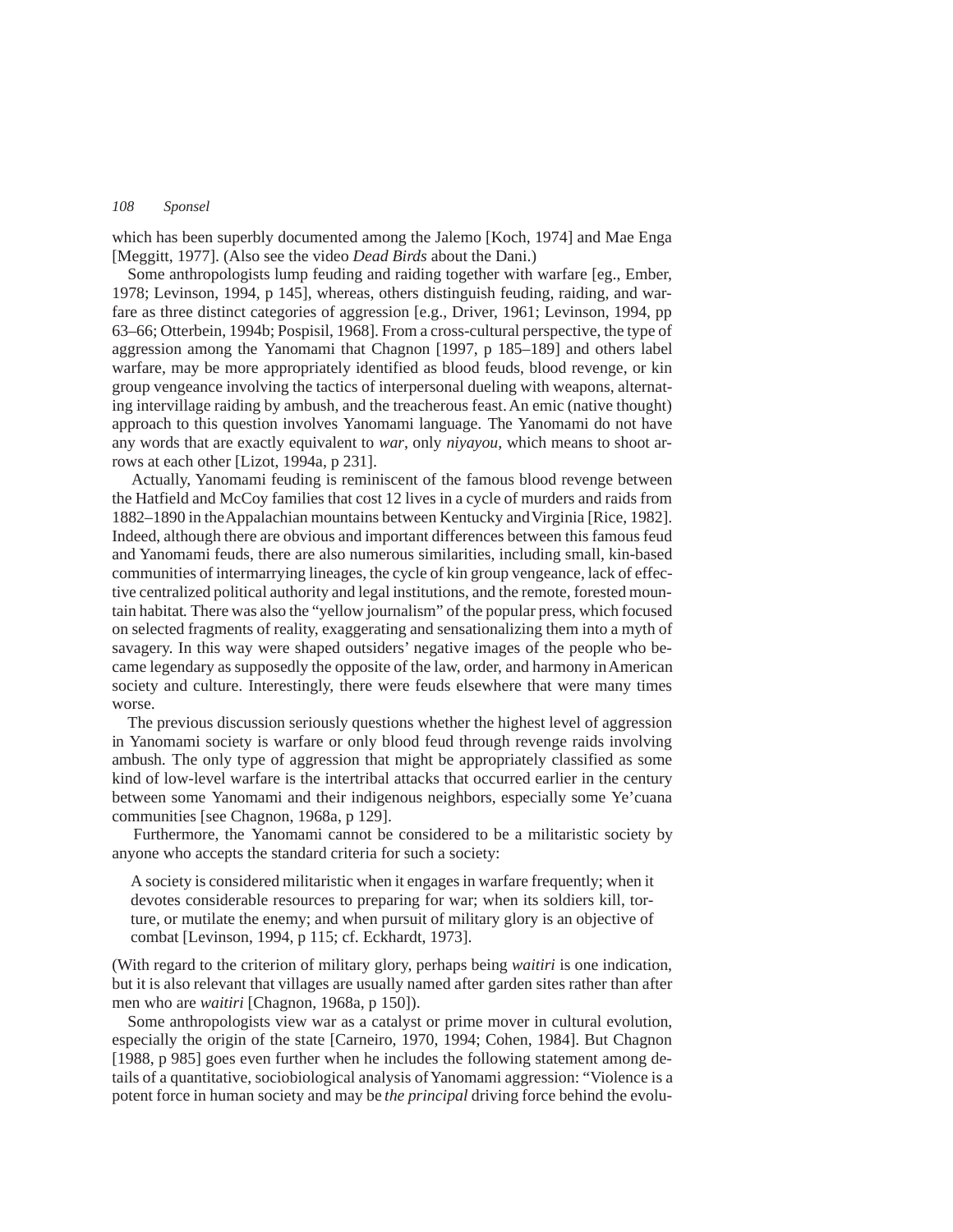tion of culture" (emphasis added). In another article, Chagnon [1996a, p :215] states: "Violent, lethal behaviour is not an unusual event or 'pathology', social or otherwise, but it appears to have been commonplace in the past...." [also see Balandier, 1986]. However, Chagnon offers no theoretical arguments or cross-cultural evidence to substantiate such claims [cf. de Waal, 1989; Keeley, 1996; Knauft, 1996; Kohn, 1990; Montagu, 1952]. Also, it is questionable whether the particular pattern of conflict and aggression found in Yanomami society can be extrapolated to all tribal or "primitive" societies, as Chagnon [1996a, p 217; 1997, pp 205, 206, 259] suggests [cf. Overing, 1989; Thomas, 1982]. The tremendous diversity of cultures in the world renders this highly unlikely.

## **Neglect of a Cross-Cultural Perspective?**

Many of the above difficulties and limitations stem from the tendency of most Yanomamologists to largely ignore pertinent research with other cultures and crosscultural research. While it is natural for any ethnographer focused on long-term fieldwork with the Yanomami to emphasize that group, it is unscholarly and unanthropological to ignore cross-cultural research [e.g., Chagnon, 1996a].

 Indeed, a cross-cultural perspective can provide substantial insight into Yanomami aggression, making it quite apparent that the Yanomami are *not* one of the more violent societies on the planet [cf. Chagnon, 1988, p 989]. From Levinson's [1994] encyclopedic inventory of cross-cultural research, in surveys with samples ranging from 40 to 240 cultures, 50% or more of the cultures share the following practices with the Yanomami: violence as a means of solving problems, infanticide, wife-beating, bride theft or raiding, rape, anger and aggression over the death of a loved one, blood feuding, and village fissioning. Furthermore, perusal of the same source reveals that 50% or more of the cultures in the surveys practice the following forms of violence, which are *absent or at least very rare* among the Yanomami: physical punishment of children, painful adolescent initiation rites, premeditated homicides, capital punishment, internal warfare, external warfare, and torturing of enemies. Also found in some societies, but apparently *absent* among traditional Yanomami, are genital mutilation, drunken brawling, husband-beating, suicide, gerontocide, human sacrifice, cannibalism, head-hunting, militarism, women warriors, social stratification (class inequality), slavery, racism, ethnic conflict, religious conflict, ethnocide, genocide, and total war. Thus, a crosscultural perspective calls into question claims that distinguish the Yanomami as "the fierce people" or as an exceptionally violent, militaristic, or warrior culture. (This is not to ignore the methodological difficulties of cross-cultural research, but to at least consider its relevance.)

Chagnon [1988, p 991] cautions that "violence waxes and wanes radically over relatively short periods of time in most tribal societies, and grossly different estimates of homicide rates for the same population can be obtained from studies done of the same local group at two different periods of time, or neighboring groups at the same point in time." Levinson [1994, p 85] points out that the definition of homicide varies from culture to culture, and there are wide variations on how reliably homicides are reported or documented. Albert [1990, p 561] goes so far as to suggest that violence and homicide are ethnocentric concepts. Homicide or murder may also be absent, or at least rare, among the Yanomami [cf. Knauft, 1987; Palmer, 1965]. Killing results from duels, raids, and treacherous feasts. In the case of duels, when a dueling partner dies it is inadvertent, something that is somewhat comparable to manslaughter in the American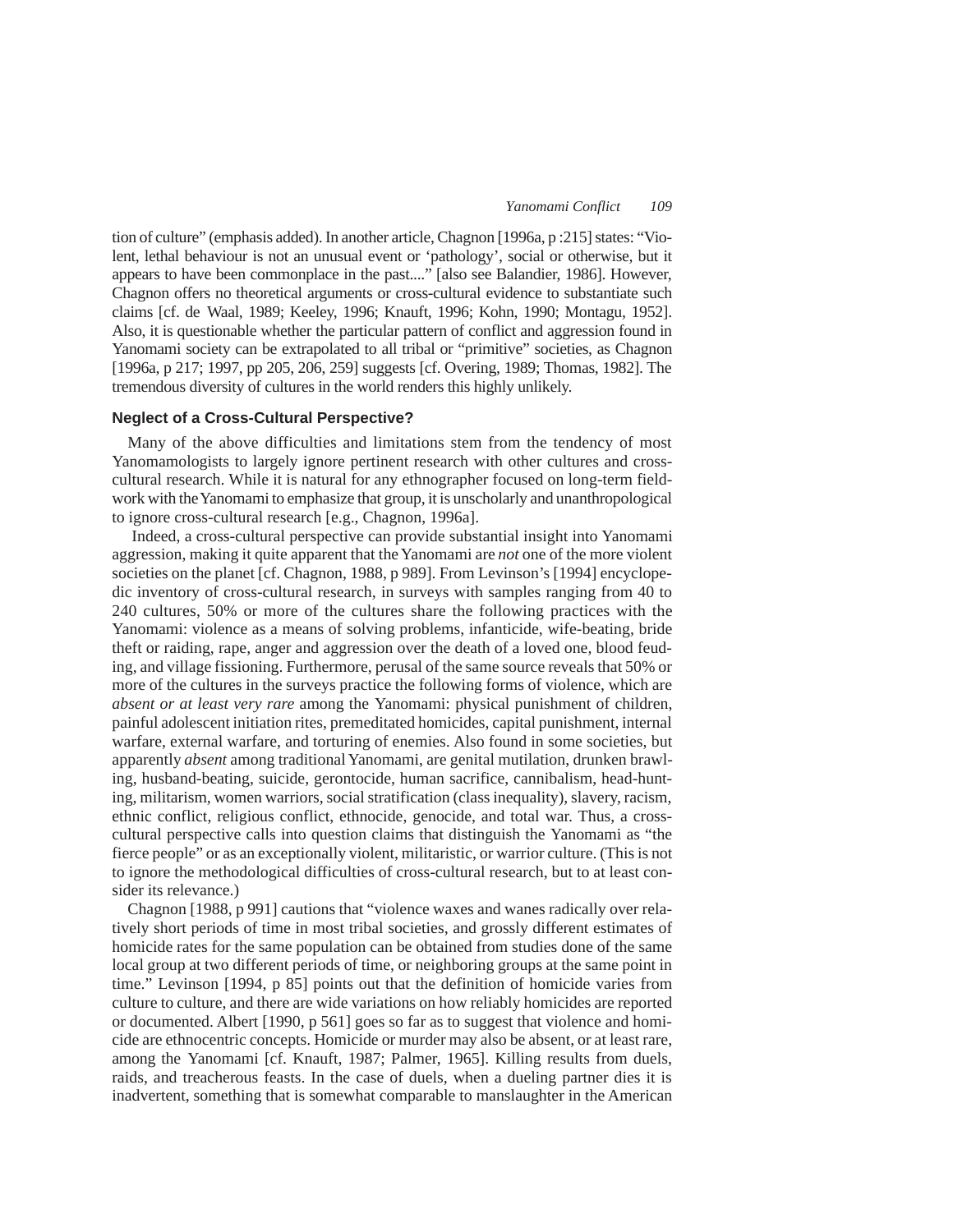legal system. In the case of raids and feasts, the killing is somewhat comparable to the context of modern warfare in which it is considered justified. Unfortunately, research on Yanomami aggression has not clearly, explicitly, and systematically examined such concepts, either in an etic (Western scientific) or emic (native) perspective. However, the *unokaimou* ritual clearly indicates that the Yanomami recognize the extraordinary nature of the act of killing another human being, and something of its disruptive social, psychological, and spiritual consequences.

## **Tribalization?**

In the media and elsewhere, the conflict and violence of recent years in the former Yugoslavia, Somalia, Afghanistan, Rwanda, and other countries has been dismissed as tribalization, supposedly a reversion back to some primitive tribal condition. This mirrors the uncritical and simplistic acceptance of a Hobbesian philosophy of human nature [Feibleman, 1987; cf. Kohn, 1990]. Of course, if aggression is inevitable as a natural expression of human nature and/or tribal heritage, then that tends to provide some relief from the fact that, at least for human beings, it involves decisions including moral choices. It may also discourage many persons from trying to reduce violence and seek nonviolent alternatives for conflict resolution and the creation of a more peaceful society and world. However, taking the position of either Hobbes or Rousseau to an extreme is contrary to the ethnological record, which reveals a tremendous range of cultural diversity that varies from violence and war to nonviolence and peace [Gregor, 1996; Robarchek, 1989a, 1989b; Robarchek and Robarchek, 1992, 1996; cf. Chagnon, 1996a, p 206]. The enormous variety and variability of more than 6,000 extant cultures renders absurd most simplistic generalizations about human nature as all/none, always/never, either/or, this/that.

 In the case of the Yanomami, Ferguson [1992a, 1992b, 1995] undeniably demonstrates that through disease, material goods, and other influences, missionization and other Western agencies have been terribly disruptive and even destructive of indigenous lives and societies. According to Ferguson, a major cause of much of Yanomami aggression *during the colonial era* is Western influence [also see Ferguson and Whitehead, 1992; Knauft, 1993]. Whether or not Ferguson's thesis has any validity, for the study of aggression, his work should force anthropologists to reevaluate previous ethnographies as well as to evaluate and design future research in light of the distinct *possibility* that what was formerly believed to be chronic, endemic "primitive" or tribal warfare may actually have been triggered (or at least intensified) and transformed by contact (indirect or direct) with Western "civilization."

## **Negative?**

There is an even more serious problem with the study of aggression by Chagnon, some other anthropologists, and some scientists and scholars in general. Most are biased by what scholars in peace studies refer to as *the negative concept of peace*; that is, peace is reduced to simply the absence of war and nothing more [e.g., Levinson, 1994, p 136]. (For an insightful analysis of conceptions of peace, see Rapoport [1992, pp 139–168].)

 In contrast, *the positive concept of peace* refers not only to the absence of war and other forms of violence (direct and indirect), but also the presence of freedom, equality, social and economic justice, nonviolent means of conflict management and resolution, prosocial institutions, values, behavior, cooperation, harmony, and so on [Barash, 1991;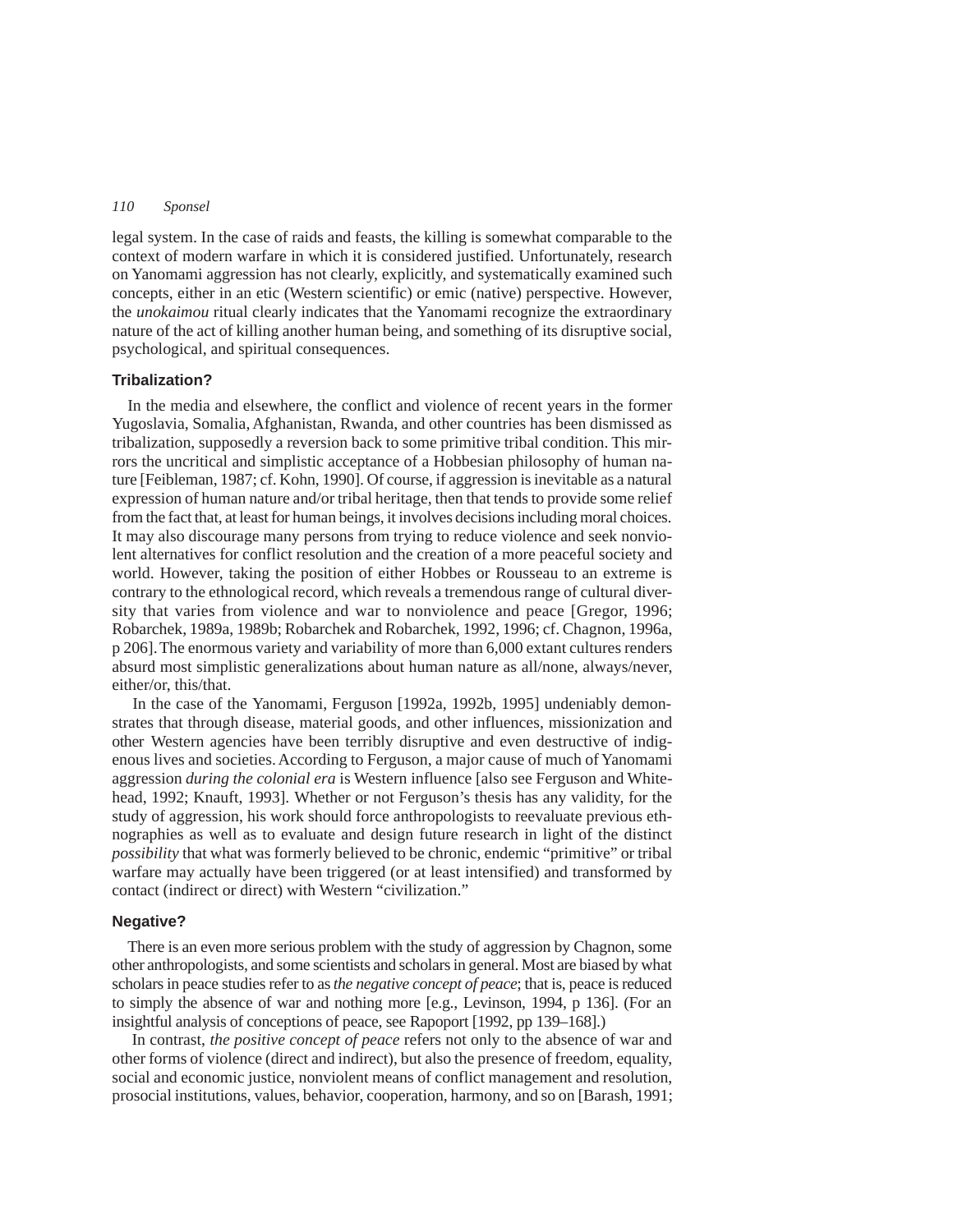Sponsel, 1994a, pp 5–7; 1996a, pp 96–98]. Positive peace is not simply an ideal, but some aspects are realized to a degree in many societies, especially hunter-gatherers [Bonta, 1993; Fabbro, 1978; Howell and Willis, 1989; Melko, 1984; Montagu, 1978; Sponsel, 1996a; Sponsel and Gregor, 1994]. Peace is relative rather than absolute, and it is also a dynamic process rather than merely a static condition.

Chagnon's work is channeled by what amounts to the negative concept of peace, e.g., when he writes that the Yanomami "are simultaneously peacemakers and valiant warriors*.* Peacemaking often requires the threat or actual use of force, and most headmen have an acquired reputation for being *waiteri*: fierce" [1997, p 7, also see p 168]. Chagnon follows some specific strategies associated with the negative concept of peace, such as peace through strength and balance of power. For example, Chagnon [1988, p 986; 1997, p 216] applies Western military and political parlance like "deterrence" and "detente" to the Yanomami. This may serve to link his work to the broader framework of research on aggression and war, but the situations are far from analogous and are thus misleading.

Such bias in the study of aggression and war is common within anthropology and beyond. For instance, Heider [1997] includes a chapter titled "War and Peace" in his new cultural anthropology textbook, but actually the chapter is exclusively about war, with the sole exception of one brief paragraph [p 252]. For another anthropological example, see Wolf [1987]. In an illustration beyond anthropology, Wiberg [1981, p 113] concludes from his contents analysis of the *Journal of Peace Studies* from 1964– 1980: "For it turns out that out of approximately 400 articles, research communications, etc., published over seventeen years, a single one has been devoted to the empirical study of peaceful societies with a view to find out what seemed to make them peaceful" [Fabbro, 1978].

The bottom line is that studying aggression with aims such as understanding and reducing it is certainly desirable and necessary, but it is just as certainly not sufficient [e.g., Fox, 1994a, pp 87, 88; Sponsel, 1994a, 1996b]. Peace and nonviolence must also be studied explicitly, directly, and systematically in depth. War is no more important than peace, just as in medical science and practice both disease and health must be considered to understand each. Society, culture, politics, and history can not be fully understood without also considering nonviolence and peace. A researcher may prefer to focus on aggression, but to do so exclusively may result in a misleading or distorted view of behavior.

There are even elements of the positive concept of peace embedded in the culture and daily life of the Yanomami, and some are incidental or implicit in the ethnographies of Chagnon, Lizot, and others. Practices that avoid, reduce, or resolve conflict and aggression include humor and joking relationships, public speeches that vent frustration and anger, mediation by the village headman and/or other respected individuals, trekking in which some portion of the villagers departs to forage in remote areas of forest for days, weeks, or even months may defuse growing hostilities, and so on. Village fissioning and fusion—splitting of the village into two communities or a faction from one village joining another village, respectively—are forms of conflict management and resolution that may be primarily violent or nonviolent. Individuals may avoid or withdraw from any type of aggression in the hierarchy of violence, a form of nonconfrontational conflict resolution.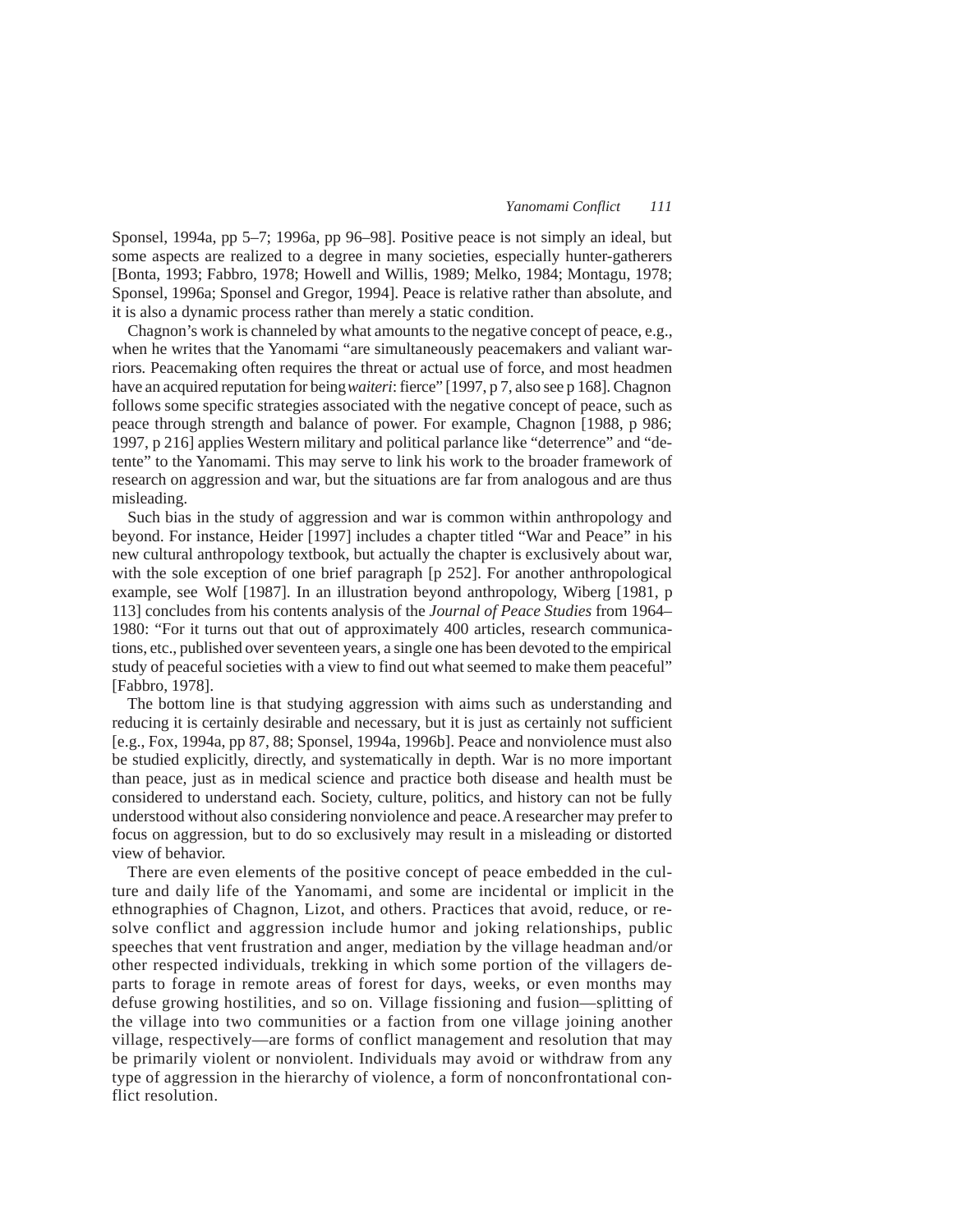Friendly, cooperative, nonviolent, and peaceful relations between villages may be developed and maintained by alliances based on exchange and reciprocity in trade goods (Yanomami and foreign), feasting, ceremonies (annual peach palm festival, funeral ritual, etc.), women (intermarriage), and kinship. A feast may serve as a reconciliation ritual for two former enemy villages. The ceremonial dialog that usually occurs when there are special visitors to a village and especially as part of a feast for guests may be considered a ritual form of nonviolent conflict management and resolution [see Lizot, 1994b].

These examples could be easily multiplied and elaborated by systematically searching through the available ethnological literature on the Yanomami, just as Ferguson [1995] did for steel tools and other Western influences. However, the previous examples should suffice to demonstrate the main point: nonviolent and peaceful institutions, values, and behaviors exist among the Yanomami but have rarely been explicitly identified, let alone purposefully investigated and described in detail. Furthermore, from this perspective one can begin to imagine how different might have been the characterization of the Yanomami if only Chagnon or other ethnographers had pursued the positive concept of peace. Philosophical and theoretical frameworks not only assist in analyzing and interpreting data, they may also channel the very kinds of data collected and highlighted as well as the conclusions reached [e.g., Fry and Björkqvist, 1997].

#### **Sexist?**

The Yanomami have been described as a male supremacist society [Divale and Harris, 1976; Harris, 1974, pp 83–110, 1977, pp 55–66; Lindholm and Lindholm, 1982], but it is not clear to what extent supposed machismo is constructed by anthropologists like Chagnon and Harris [cf. Dow, 1983; Fjellman, 1979; Kang et al., 1979].

Feminist anthropologists Tiffany and Adams [1994, 1995, 1996] provide an insightful postmodernist deconstruction of Chagnon's ethnography. In essence, their perceptive critical analyses expose the male sexist characterization and interpretation of the Yanomami as a society in which women are somehow simultaneously both villains and victims: the primary cause and target of aggression, and yet at the same time unimportant passive actors in village life, society, religion, politics, and warfare. Women are reduced to reproductive and productive machines to satisfy male needs, especially their sexuality and the perpetuation of their genes through progeny. While I find the loaded words and some of the criticisms by Tiffany and Adams excessive, I doubt that many familiar with Chagnon's work can read their analyses without agreeing with many of the points they raise*.*

From another angle, the ethnological literature doesn't provide much systematic attention to the role of women in politics, violence, nonviolence, peace, and other aspects of Yanomami society and culture, although some points can be gleaned from reports by women [Biocca, 1996; Montgomery, 1970; Ramos, 1979, 1995; Shapiro, 1972, 1980; Valero, 1984]. In particular, Ramos [1979] convincingly argues that the male supremacist complex is not supported by her extensive fieldwork with the Sanumá, a Yanomami subgroup in Brazil. The neglect of the female side of the Yanomami is puzzling, given that their daily lives are so open and public. This suggests some kind of perceptual and conceptual biases.

Cross-cultural research indicates that although men are more likely than women to use direct physical aggression to advance their interests and that women are rarely permitted to be warriors, women frequently play a central role as emissaries between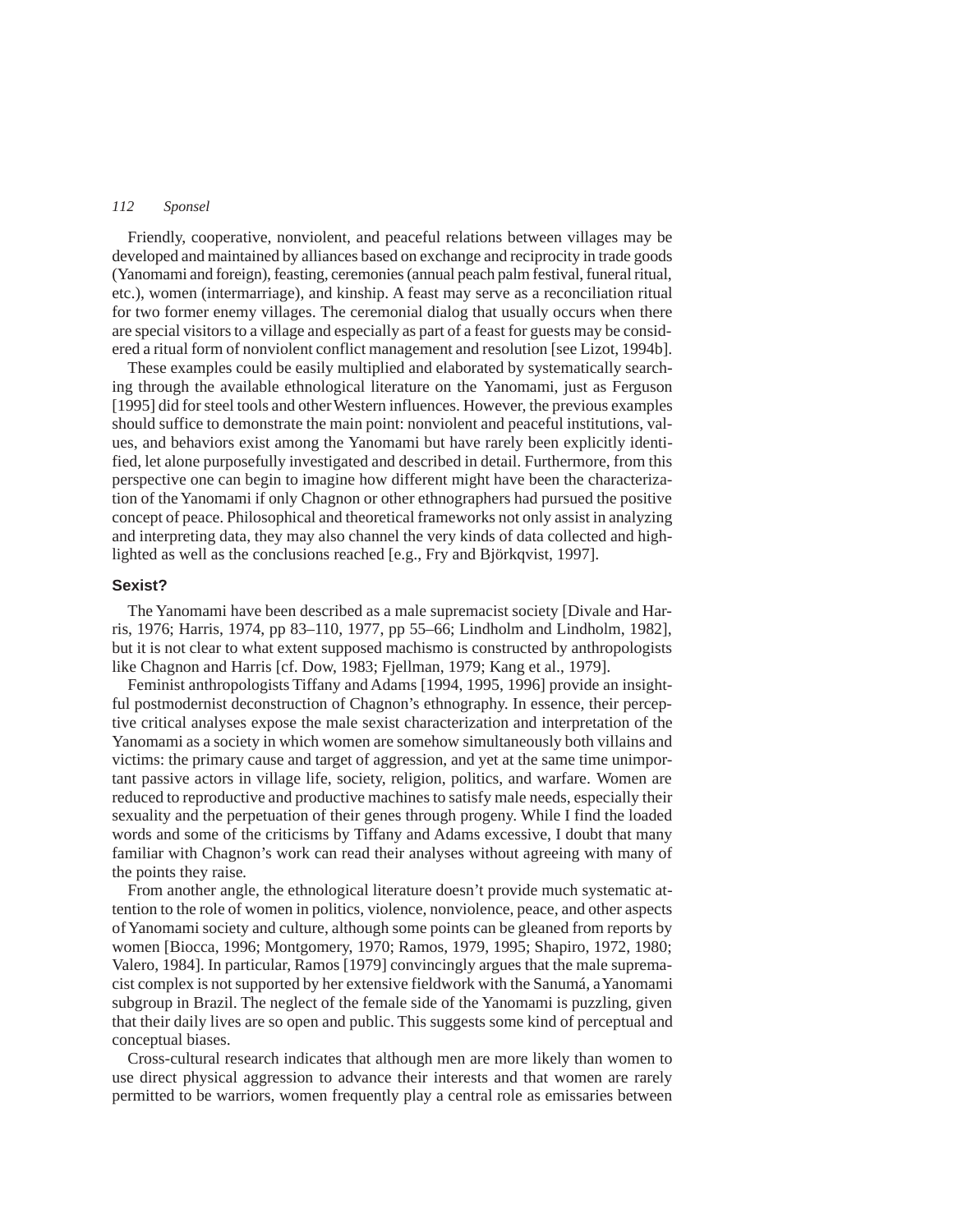warring communities and as peacemakers [e.g., Levinson, 1994, pp 4–7, 139, 158]*.* The above considerations comprise an important frontier for future research to correct any male sexism by actions or default in Yanomami ethnology [see Shapiro, 1972, 1980].

## **Primitive?**

The supposed primitiveness of the Yanomami is certainly an important attraction for anthropologists, the media, and the public [see Cannel and Macklin, 1974; Federici, 1995; Sponsel, 1992]. From his earliest to his most recent publications, Chagnon has labeled the Yanomami as "primitive" [e.g., 1997, pp 5, 10, 11, 19, 31, 76, 79, 139, 144, 145, 211, 247, 248]. (Other contemporary ethnographies of the Yanomami, such as those by Lizot and Ramos, are essentially devoid of the label "primitive.")

The validity and utility of this labeling are questionable. First, there are many aspects of their daily life and sociocultural system that are especially rich and complex, including their language, oratory, folklore, mythology, and religion, as well as knowledge of ecology [Lizot, 1975b; Wilbert and Simoneau, 1990].

 Second, as Ferguson [1995] undeniably documents, Yanomami communities have been influenced by Western contact, direct and/or indirect, for some 250 years. At various times these influences have included slave raiders, rubber tappers, loggers, miners, missionaries, explorers, scientists, the military, border commissions, government censuses, malaria patrols, and so on. For example, a French trader named Francisco Arnoud settled in the general area in the latter half of the 1830s; Agustin Codazzi carried out ethnographic surveys in the upper Orinoco from 1832–1838; and rubber tappers were in and out of the region from 1820–1920 [Ferguson, 1995, pp 181, 182]. As a more recent example of contact, Yanomami leader, Davi Kopenawa Yanomami, won the United Nations Global 500 Award [1988] and has addressed the British House of Commons (in 1989) and the United Nations (in 1993) [Berwick, 1992, p 232, 233; Yanomami, 1994], although he has been disparaged by Chagnon [1992, pp 233, 234; 1997, pp 252, 253; cf. Salamone, 1996, p 49, 50].

Such historical observations on the direct and indirect influence of Westerners on the Yanomami could be multiplied many times over, as Ferguson's [1995] scholarship documents so thoroughly. Furthermore, as Heinen and Illius [1996] point out in a recent review of Ferguson's book, this historical material has long been readily available but, with few exceptions, ignored [e.g., Cocco, 1972, pp 35–120; Smole, 1976, pp 14–16, 217–223]. Of course, to acknowledge the history of the Yanomami would be to undermine their primitivity or mythical distance from Western "civilization" as "the other" and in turn to depreciate the prestige of the ethnographer [see Pandian, 1985]. There is also the preference in anthropology for traditional culture that tends to neglect the influences of Western contact and change [Gruber, 1970].

Third, unless very carefully explained and qualified, most modern anthropologists have not regularly used the term "primitive" since the 1960s because it can be pejorative and some would say ethnocentric and racist [Montagu, 1968; Sponsel, 1992]. It would seem better to simply recognize the Yanomami as fellow human beings with a distinctive cultural way of relating to each other, nature, and the supernatural, one among more than 6,000 unique cultures in the contemporary world.

In short, the Yanomami are not an anachronism; the only anachronism is the way the Yanomami are characterized by some authors. Perhaps the only functions of the label "primitive" are to attract readers and as a denial of coevalness, which rationalizes de-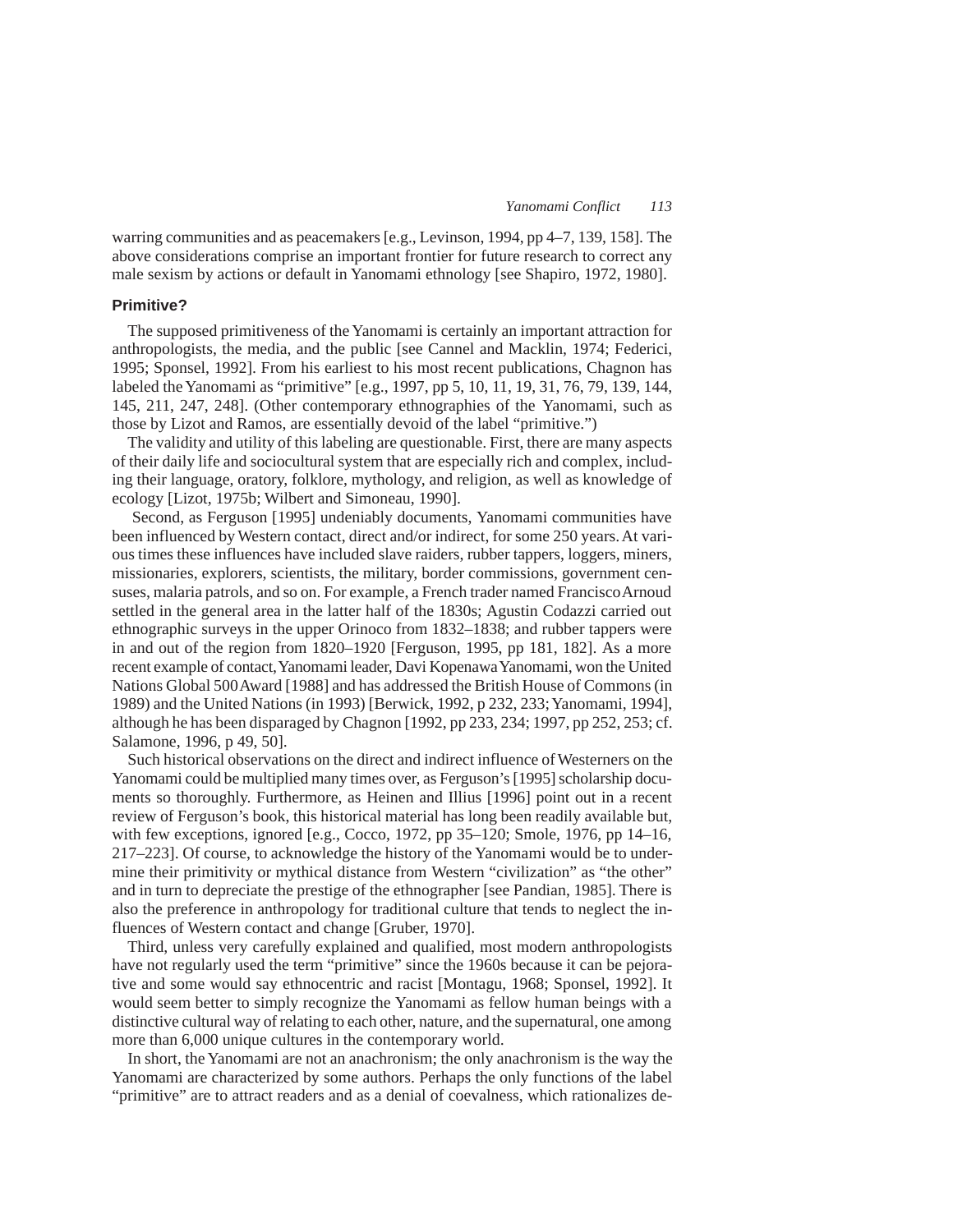tachment and apathy in the face of the ongoing crises that threaten the survival and welfare of the Yanomami [Fabian, 1991; Sponsel, 1994b].

#### **Scientific?**

There has been more criticism of Chagnon than of any other single anthropologist who has worked with the Yanomami, in fact, even more than of all of them combined. In part this may reflect the notoriety of his publications and films and, as indicated previously, his image of the Yanomami as "the fierce people." A third reason may be biophobia, an almost automatic reaction against any biological explanation of human behavior, the possibility of biological reductionism, and the associated political implications [e.g., Lewontin et al., 1984; Sahlins, 1977]. Biopobia is especially strong among cultural anthropologists for diverse reasons. In this regard, whether one agrees with sociobiology or not, Chagnon deserves credit for his intellectual courage and stamina in persistently applying a sociobiological analysis and interpretation to his data, since he is one of a very small minority of cultural anthropologists who do so.

A fourth reason may be that Chagnon himself seems to attract criticism. Some insight into this is provided by his own statements. Chagnon [1975, p 6] says, "I don't see how you can write anything of value if you don't offend someone." The debates about Chagnon and his work are not always very scientific or academic and are often quite aggressive and surprisingly personal. Furthermore, it would be remiss to not mention that Ferguson [1995, pp 277–342] argues that in some situations Chagnon contributed to conflict and aggression among the Yanomami [Chagnon, 1996b], and Tierney [1998] argues that Chagnon violated both the professional ethics of anthropology and the human rights of the Yanomami.

It is neither feasible nor appropriate here to consider further this controversy and aggression among anthropologists who have worked with the Yanomami as well as others, but there is ample published material for the curious reader to pursue, some 75 articles [e.g., see Albert and Ramos, 1988, 1989; Allman, 1988; Booth, 1989; Cappelletti, 1994; Carneiro da Cuna, 1989; Chagnon, 1989a, 1989b, 1989c, 1993a, 1993b, 1993c, 1995, 1996a; Chagnon and Brewer-Carías, 1994; Fox, 1994b; Good, 1991; Harris, 1984b; Kopenawa Yanomami, 1989; Landes, 1976; Lizot, 1993, 1994a; Monaghan, 1994; Ramos, 1987; Rifkin, 1994; Salamone, 1996, 1997; Sponsel, 1979, 1983, 1991; Tierney, 1998; Turner, 1994; Turner and Kopenawa Yanomami, 1991; Wolf, 1994].

#### **Priorities and Ethics?**

In the 1970s, the territory of the southernmost Yanomami in Brazil was invaded by government-sponsored highway construction crews who introduced waves of epidemic diseases that decimated a number of villages. This was done even though a prior human and environmental impact report predicted disaster for the Yanomami if medical teams were not sent in advance to inoculate them against various diseases and if the construction crews were not screened to ensure that they were not carrying any communicable diseases [Goodland and Irwin, 1975; Ramos and Taylor, 1979]. This was the first massive violation of the human rights of the Yanomami by the Brazilian government since the slave raids in the earlier colonial era. Next, in the 1980s, peaking in 1987, tens of thousands of illegal gold miners were allowed by the government to invade Yanomami territory in Brazil, and eventually they spilled over the border into Venezuela. In addition to epidemic disease and social disruption at a catastrophic level, the miners also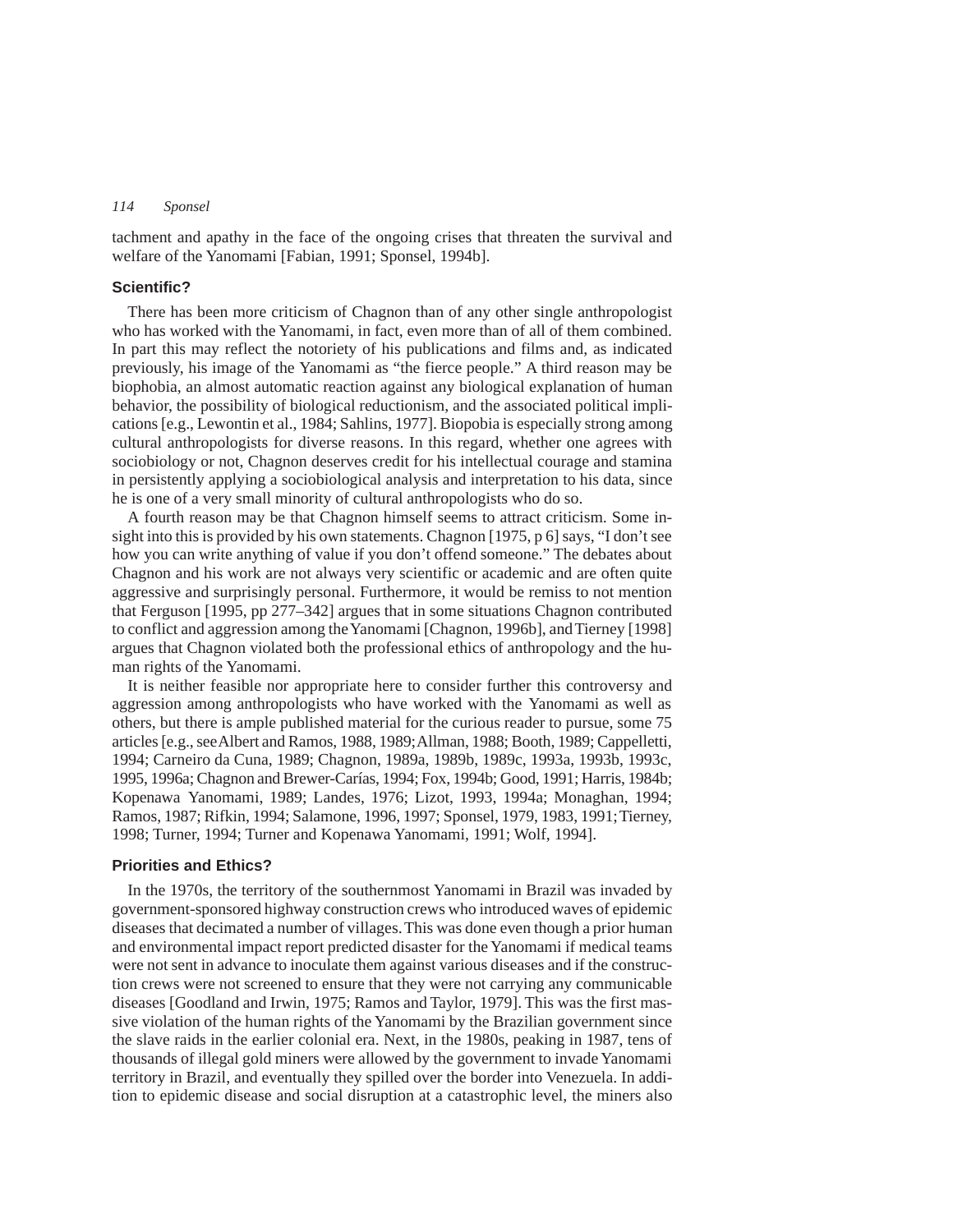degraded the tropical forest ecosystems, especially through their use of mercury, which contaminates soil, water, food webs, and people in the vicinity of the placer mining and for hundreds of kilometers downstream, in the present and for generations into the future [Sponsel, 1997]. The militarization of the Venezuelan border to prevent the illegal invasion of Brazilian miners presents another whole set of problems and threats, including the possibility of various kinds of conflict and aggression between the military and the Yanomami. The frontal attacks on the Yanomami by a combination of government action in some things, and inaction in others, amounts to no less than a synergistic combination of genocide, ethnocide, and ecocide for the Yanomami [Sponsel, 1994b, 1997].

The vast majority of Yanomami die nowadays of disease rather than any direct physical violence of any kind, and to compound the tragedy, most of the diseases are not only curable but also preventable with Western medicine. Given these considerations, the question must inevitably arise as to the research priorities and professional and moral responsibilities of fieldworkers who elect to concentrate on academic questions and issues while largely if not completely ignoring the forces that clearly threaten the survival, welfare, and rights of the Yanomami as human beings [see Diamond, 1968; Oliver-Smith, 1996; Sponsel, 1979, 1981b, 1991, 1995, 1996c; Thomas, 1993].

Science and scholarship in anthropology as elsewhere is neither 100% amoral nor apolitical in implications and motivations. A holocaust is no time for science as usual. There is no scientific reason why internal aggression among the Yanomami is given so much attention and external violence against them so little, when in fact the latter takes a far greater toll in suffering, lives, and the disruption of the society. There is also certainly a humanitarian reason for a shift of research priorities.

 Chagnon [1997] provided some basic medical assistance to villages he worked in as well as collaborated with medical researchers, but it is not clear whether any of that research has had a practical benefit for the Yanomami [Chagnon and Melancon, 1983; Neel, 1994; Salamone, 1996, p 42; cf. Colchester, 1985]. Lizot, in addition to collaboration with some medical personnel, researched and published extensive literacy and other school materials in the Yanomami language about their own history, culture, and oral traditions as an important way to promote cultural survival and ethnic identity. Ramos and Taylor [1979], Albert [1994], and associates at the Commission for the Creation of a Yanomami Park and the French organization Doctors Without Borders, have worked persistently under very difficult and sometimes dangerous conditions for decades to promote the survival, health, and rights of Yanomami in Brazil [also see Ramos, 1995; Tierney, 1998].

In a recent chapter in *Genetics of Criminal and Antisocial Behaviour,* Chagnon [1996a, pp 202, 207–209, 214] complains that "…ethnographic descriptions of violence in tribal societies are increasingly opposed by politically correct academics who argue that it is detrimental to the goals of advocates of native cultural survival" [p 202]. Indeed, many anthropologists, including an entire national organization (the Brazilian Anthropological Association), have expressed serious concern that the stigmatization and brutalization of the Yanomami as "the fierce people," both as a label and as a continuing central theme of his work, has been picked up by the conservative media in Brazil and used as a rationalization for forced acculturation and assimilation that amounts to ethnocide and genocide [cf. Besteman, 1996; Jacobs, 1979]. This is not a matter of some fashion of political correctness or the rhetoric of the political left by a few anthropologists as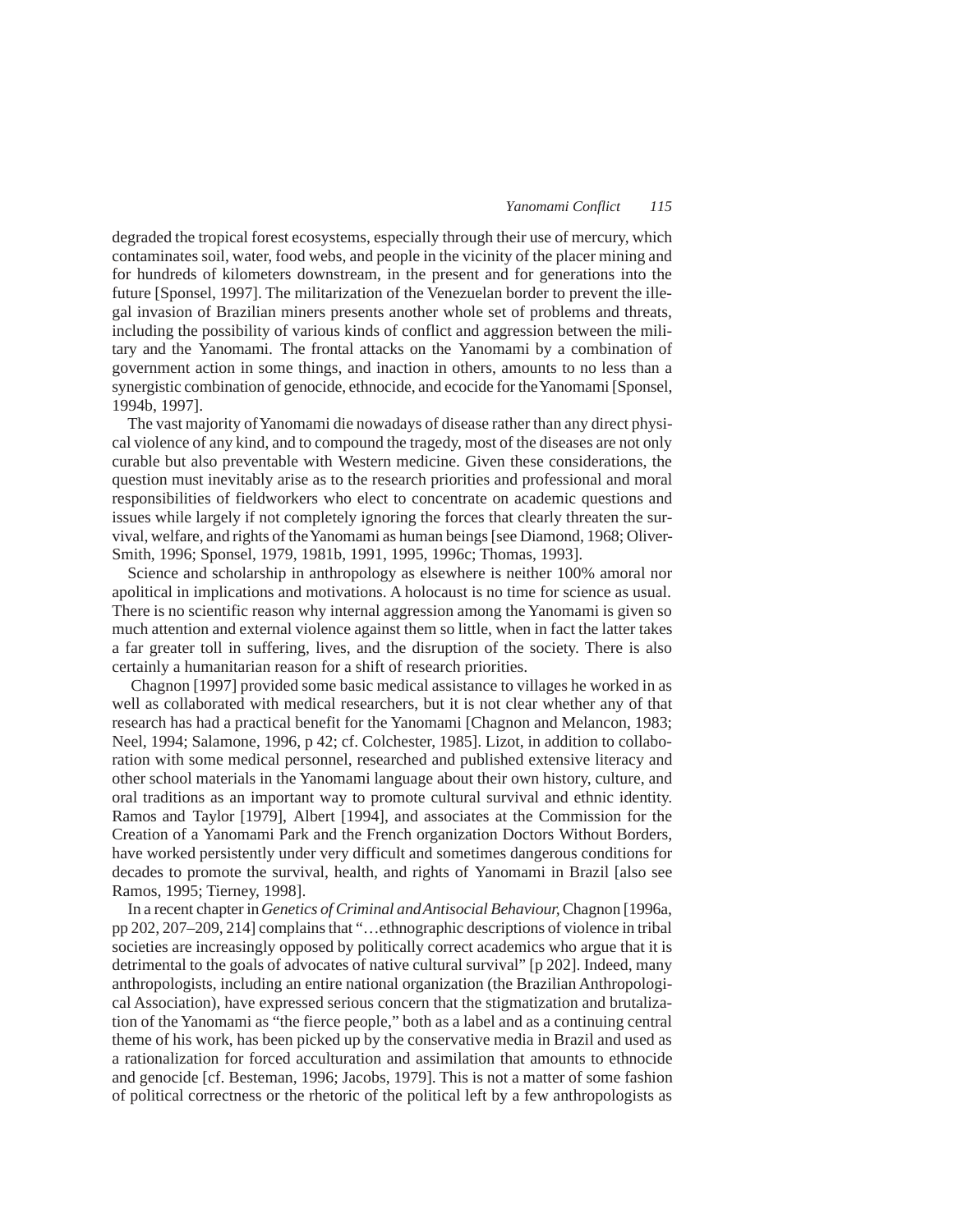the preceding discussion has demonstrated. Likewise, aside from cultural survival and politics, the analysis presented in this article suggests that Chagnon's characterization of Yanomami aggression is problematic in numerous ways.

# **CONCLUSIONS**

Even if only 1 or 2 of the 10 problem areas just discussed had some validity, there would be reason for serious concern. However, if all or the majority of them have any validity, then it would be devastating not only for Chagnon, but for the entire profession in which many anthropologists, students, and members of the public have been misinformed about the Yanomami as the quintessential case of chronic, endemic, "primitive" warfare. Not only is there a need to critically analyze the various theoretical explanations for aggression among the Yanomami, but also the conceptual frameworks of ethnographers; their characterizations, analyses, and interpretations of Yanomami aggression and culture; and their research priorities and professional ethics.

#### **REFERENCES**

- Albert B(1985): "Temps du Sang, Temps des Cendres: Représentation de la maladie, système rituel et espace politique chez les Yanomami du Sud-Est (Amazonie Brésilienne)." Paris: University of Paris Doctoral Thesis.
- Albert B (1989): Yanomami "violence": Inclusive fitness or ethnographer's representation? Current Anthropology 30:637–640.
- Albert B (1990): On Yanomami warfare: Rejoiner. Current Anthropology 31:558–563.
- Albert B (1994): Gold miners and the Yanomami Indians in the Brazilian Amazon: The Hashimu massacre. In Johnston BR (ed): "Who Pays the Price? The Sociocultural Context of Environmental Crisis." Washington, DC: Island Press, pp 47–55.
- Albert B, Ramos A (1988): Violencia etica: o exterminio "academico" dos Yanomami. Humanidades 18:85–89.
- Albert B, Ramos A (May 12, 1989): Yanomami Indians and anthropological ethics. Science 244:632.
- Alès C (1984): Violence et ordre social dans une société Amazonienne: Les Yanomami du Venezuela. Etudes Rurales 95–96:89–114.
- Allman WF (April 11, 1988): A laboratory of human conflict. U.S. News and World Report, pp 57, 58.
- American Medical Association (June 14, 1995): Special issue on the epidemic of violence in America. Journal of the American Medical Association 273:1727–1793.
- Asch T (1991a): The defense of Yanomami society and culture: Its importance and significance. La Iglesia en Amazonas XII:35–38.
- Asch T (1991b): Bias in ethnographic reporting: A personal example from the Yanomamo ethnography. Unpublished paper.
- Atkinson P (1992): "Understanding Ethnographic Texts." Newbury Park, CA: Sage Publications.
- Balandier G (1986): An anthropology of violence and war. International Social Sciences Journal 38:499–512.
- Barash DP (1991): "Introduction to Peace Studies." Belmont, CA: Wadsworth Publishing.
- Barnes HE (1923): The natural state of man: An historical resume. The Monist XXXIII:33–80.
- Bates DG (1996): "Cultural Anthropology." Boston, MA: Allyn and Bacon.
- Beckerman S (1979): The abundance of protein in Amazonia: A reply to Gross. American Anthropologist 81:533–560.
- Beckerman S (1994): Hunting and fishing in Amazonia: Hold the answers, what are the questions? In Roosevelt A (ed): "Amazonian Indians From Prehistory to the Present." Tucson: University of Arizona, pp 177–200.
- Berwick D (1992): "Savages: The Life and Killing of the Yanomami." London: Hodder and Stoughton.
- Besteman C (1996): Representing violence and "othering" Somalia. Cultural Anthropology 11:120–133.
- Biocca E (1996): "Yanoáma: The Story of Helena Valero, a Girl Kidnapped by Amazonian Indians." New York: Kodansha America (2nd edition, with an introduction by Jacques Lizot).
- Bodley JH (1990): "Victims of Progress." Mountain View, CA: Mayfield Publishing.
- Bodley JH (1994): "Cultural Anthropology: Tribes,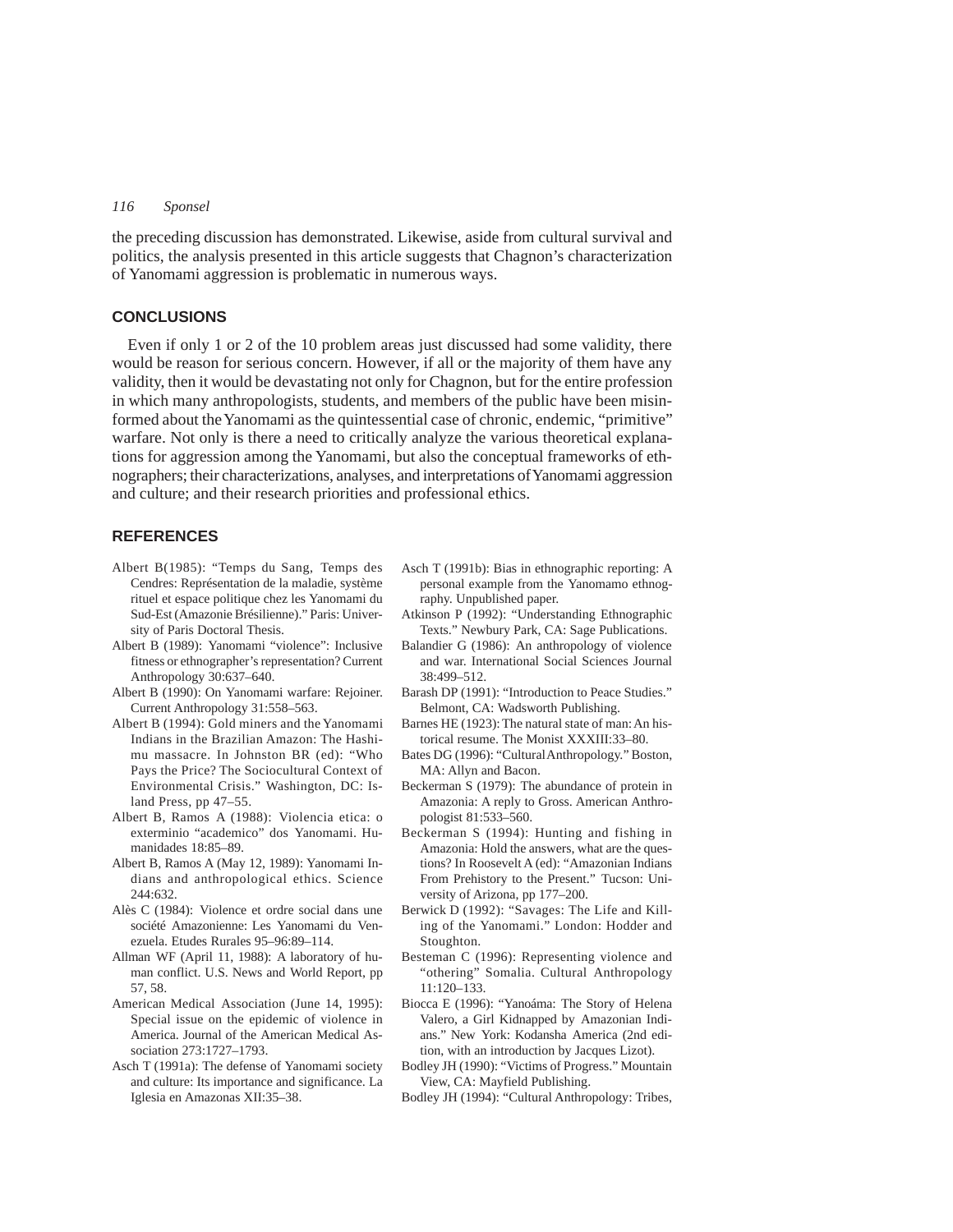States, and the Global System." Mountain View, CA: Mayfield Publishing.

- Bonta BD (1993): "Peaceful Peoples: An Annotated Bibliography." Metuchen, NJ: The Scarecrow Press.
- Booth W (March 3, 1989): Warfare over Yanomamo Indians. Science 243:1138–1140.
- Bower B (1991): Gauging the winds of war: Anthropologists seek the roots of human conflict. Science News 139:88, 89, 91.
- Brettell CB (ed)(1996): "When They Read What We Write: The Politics of Ethnography." Westport, CT: Greenwood Publishing Group.
- Campbell A (1989): Peace. In Howell S, Willis R (eds): "Societies At Peace: Anthropological Perspectives." New York: Routledge, pp 213–224.
- Cannel W, Macklin J (1974): "The Human Nature Industry." Garden City, NY: Anchor Press/ Doubleday.
- Cappelletti EJ (May 1994): Fighting the common enemy in the Amazon. Anthropology Newsletter 35:2.
- Carneiro RL (1970): A theory of the origin of the state. Science 469:733–738.
- Carneiro RL (1994): War and peace: Alternating realities in human history. In Reyna SP, Downs RE (eds): "Studying War: Anthropological Perspectives." New York: Gordon and Breach, pp 3–27.
- Carneiro da Cuna MM (January 1989): Letter to the editor from the Brazilian Anthropological Association. Anthropology Newsletter 30:3.
- Chagnon NA (1968a): Yanomamö social organization and warfare. In Fried M, Harris M, Murphy R (eds): "War: The Anthropology of Armed Conflict and Aggression." Garden City, NY: The Natural History Press, pp 109–159.
- Chagnon NA (1968b): "Yanomamö: The Fierce People." New York: Holt, Rinehart and Winston.
- Chagnon NA (1975): I don't see how you can write anything of value if you don't offend someone. Psychology Today 8:6–8.
- Chagnon NA (1977): "Yanomamö: The Fierce People." New York: Holt Rinehart and Winston (2nd edition).
- Chagnon NA (1980): Highland New Guinea models in the South American lowlands. In Hames RB (ed): "Working Papers on South American Indians." Bennington, VT: Bennington College, pp 111–130.
- Chagnon NA (1983): "Yanomamö: The Fierce People." New York: Holt, Rinehart and Winston (3rd edition).
- Chagnon NA (1988): Life histories, blood revenge, and warfare in a tribal population. Science 239:985–992.
- Chagnon NA (April 7, 1989a): Yanomamo survival. Science 244:11.
- Chagnon NA (January 1989b): Letter to the editor in reply to the Brazilian Anthropological Association. Anthropology Newsletter 30:3,24.
- Chagnon NA (1989c): Response to Ferguson. American Ethnologist 16:565–570.
- Chagnon NA (1990a): Reproductive and somatic conflicts of interest in the genesis of violence and warfare among tribesmen. In Haas J (ed): "The Anthropology of War." New York: Cambridge University Press, pp 77–104.
- Chagnon NA (1990b): On Yanomamö violence: Reply to Albert. Current Anthropology 31: 49–53.
- Chagnon NA (1992): Yanomamö. New York: Harcourt Brace Jovanovich (4th edition).
- Chagnon NA (October 23, 1993a): Covering up the Yanomamo massacre. New York Times, Op-Ed, p 13.
- Chagnon NA (October 1993b): Anti-science and native rights: Genocide of the Yanomami. Human Behavior and Evolution Society Newsletter II:1–4.
- Chagnon NA (December 24, 1993c). "Killed by kindness?" The Times Literary Supplement No. 4734, pp 11, 12.
- Chagnon NA (1995): L'ethnologie du déshonneur: Brief response to Lizot. American Ethnologist 22:187–189.
- Chagnon NA (1996a): Chronic problems in understanding tribal violence and warfare. In Bock GR, Goode JA (eds): "Genetics of Criminal and Antisocial Behaviour." New York: John Wiley & Sons, pp 202–236.
- Chagnon NA (1996b): Book review: "Yanomami Warfare: A Political History," Ferguson RB. American Anthropologist 98:670–672.
- Chagnon NA (1997): "Yanomamö." New York: Harcourt Brace College Publishers.
- Chagnon NA, Brewer-Carias C (September 1994): Response to Cappelletti and Turner. Anthropology Newsletter 35:2.
- Chagnon NA, Hames RB (1979): Protein deficiency and tribal warfare in Amazonia: New data. Science 203:910–913.
- Chagnon NA, Hames RB (1980): The "protein hypothesis" and native adaptations to the Amazon basin: A critical review of data and theory. Interciencia 5:346–358.
- Chagnon NA, Melancon TF (1983): Epidemics in a tribal population. In "The Impact of Contact: Two Yanomamo Case Studies." Cambridge, MA: Cultural Survival Report No. 11, pp 53–78.
- Cocco L (1972): "Iyëwei-Teri: Quince años entre los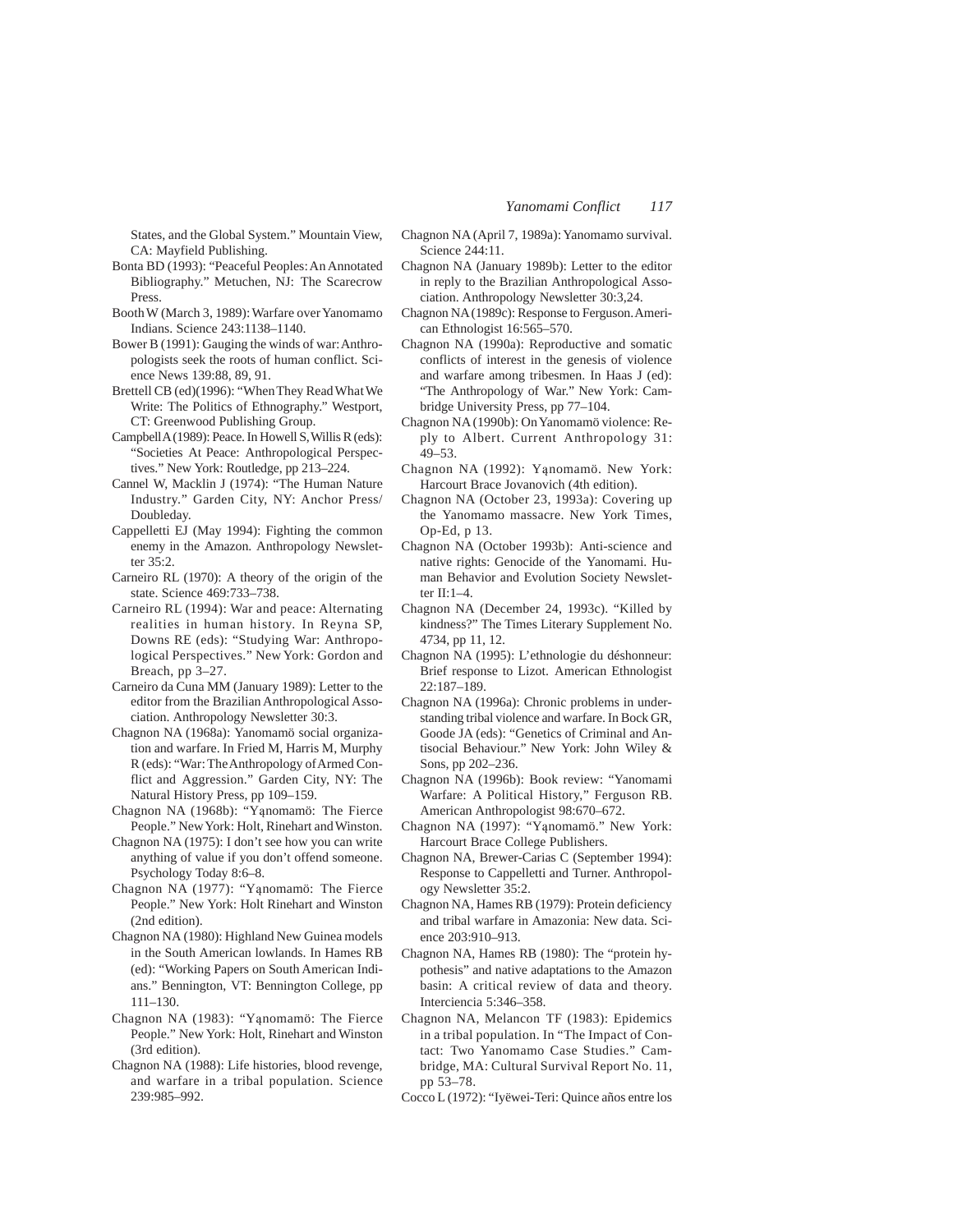Yanomamos." Caracas, Venezuela: Libreria Editorial Salesiana.

- Cohen R (1984): Warfare and state formation: Wars make states and states make wars. In Ferguson RB (ed): "Warfare, Culture, and Environment." New York: Academic Press, pp 329–358.
- Colchester M (1982): "The Economy, Ecology, and Ethnobiology of the Sanema Indians of Southern Venezuela." Oxford, England: Oxford University Doctoral Dissertation.
- Colchester M (ed) (1985): "The Health and Survival of the Venezuelan Yanoama." Copenhagen, Denmark: International Work Group for Indigenous Affairs Document No. 53.
- Collins KJ, Weiner JS (eds) (1977): "Human Adaptability: A History and Compendium of Research in the International Biological Programme." New York: St. Martin's Press.
- Crocker C (1969): Book review: "Yanomamö: The Fierce People," Chagnon NA. American Anthropologist 71:741–743.
- Daly M, Wilson M (1988): "Homicide." New York: Aldine de Gruyter.
- Davis SH (1976). The Yanomamo: Ethnographic images and anthropological responsibilities. In Davis SH, Matthews RO (eds): "The Geological Imperative: Anthropology and Development in the Amazon Basin of South America." Cambridge, MA: Anthropology Resource Center, pp 1–23.
- de Waal FB (1989): "Peacemaking Among Primates." Cambridge, MA: Harvard University Press.
- Diamond S (1968): War and the dissociated personality. In Fried M, Harris M, Murphy R (eds): "War: The Anthropology of Armed Conflict and Aggression." Garden City, NY: Natural History Press, pp 181–188.
- Divale W, Harris M (1976): Population, warfare, and the male supremacist complex. American Anthropologist 78:521–538.
- Dole GE (1976): Ethnographers in lowland South America. El Dorado 1:34–42.
- Dow J (1983): Woman capture as a motivation for warfare: A comparative analysis of intra-cultural variation and a critique of the male supremacist complex. In Dyson-Hudson R, Little MA (eds). "Rethinking Human Adaptation: Biological and Cultural Models." Boulder, CO: Westview Press, pp 97–115.
- Driver HE (1961): "Indians of North America." Chicago, IL: University of Chicago Press.
- Duclos D (1998): "The Werewolf Complex: America's Fascination With Violence." New York: Berg Publishers.
- Durham WH (1976): Resource competition and hu-
- man aggression, I: A review of primitive warfare. The Quarterly Review of Biology 51: 385–415.
- Early JD, Peters JF (1990): "The Dynamics of the Mucajaí Yanomama." New York: Academic Press.
- Eckhardt W (1973): Anthropological correlates of primitive militarism. Peace Research 5:5–10.
- Ember C (1978): Myths about hunter-gatherers. Ethnology 17:439–448.
- Fabbro D (1978): Peaceful societies: An introduction. Journal of Peace Research XV:67–83.
- Fabian J (1991): "Time and the Other: How Anthropology Makes Its Object." New York: Columbia University Press.
- Federici S (ed)(1995): "Enduring Western Civilization: The Construction of the Western Concept of Civilization and Its Others." Westport, CT: Greenwood Publishing Group.
- Feibleman JK (1987): "The Destroyers: The Underside of Human Nature." New York: Peter Lang.
- Ferguson RB (1984): Introduction: Studying war. In Ferguson RB (ed): "Warfare, Culture, and Environment." New York: Academic Press, pp 1–79.
- Ferguson RB (1989a): Game wars? Ecology and conflict in Amazonia. Journal of Anthropological Research 45:179–206.
- Ferguson RB (1989b): Ecological consequences of Amazonian warfare. Ethnology XXVIII: 249–264.
- Ferguson RB (1989c): Do Yanomamo killers have more kids? American Ethnologist 16:564–565.
- Ferguson RB (1990): Blood of the Leviathan: Western contact and warfare in Amazonia. American Ethnologist 17:237–257.
- Ferguson RB (1992a): A savage encounter: Western contact and the Yanomami war complex. In Ferguson RB, Whitehead NL (eds): "War in the Tribal Zone: Expanding States and Indigenous Warfare." Santa Fe, NM: School for American Research Press, pp 199–227.
- Ferguson RB (1992b): Tribal warfare. Scientific American 266:108–113.
- Ferguson RB (1995): "Yanomami warfare: A political history." Santa Fe, NM: School for American Research Press.
- Ferguson RB, Farragher LE (1988): "The Anthropology of War: A Bibliography." New York: Occasional Papers of the Harry Frank Guggenheim Foundation.
- Ferguson RB, Whitehead NL (eds)(1992): "War in the Tribal Zone: Expanding States and Indigenous Warfare." Santa Fe, NM: School for American Research.
- Fischer A (1969): The personality and subculture of anthropologists and their study of U.S. Negroes.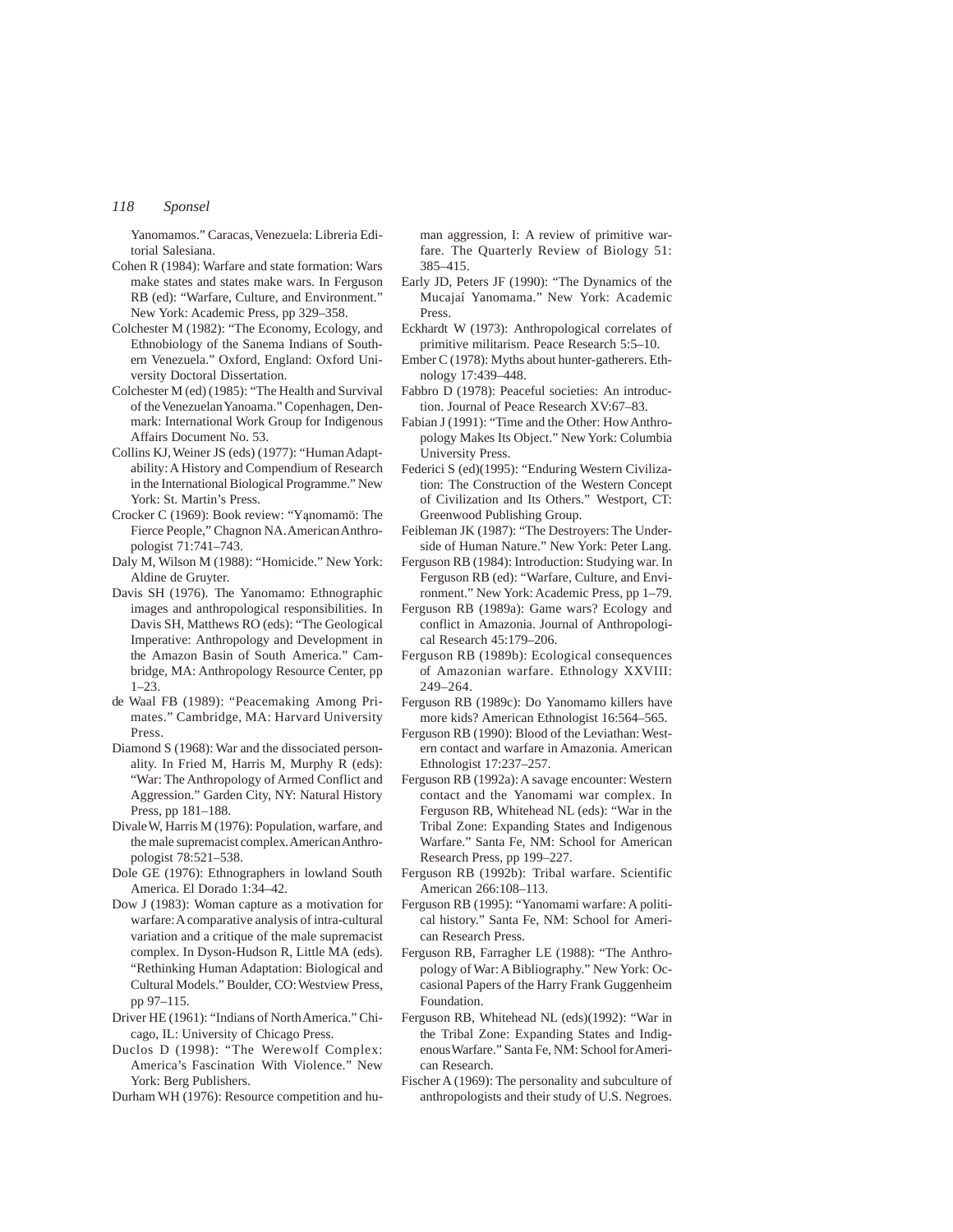In Tyler, SA (ed): "Concepts and Assumptions in Contemporary Anthropology." Athens, GA: Southern Anthropological Society Proceedings No. 3, pp 12–17.

- Fjellman SM (1979): Hey, you can't do that: A response to Divale and Harris's population, warfare and the male supremacist complex. Behavior Science Research 14:189–200.
- Fox R (1969): Book review: "War: The Anthropology of Armed Conflict and Aggression," Fried M, Harris M, Murphy R (eds). American Anthropologist 71:314, 315.
- Fox R (1994a): "The Challenge of Anthropology: Old Encounters and New Excursions." New Brunswick, NJ: Transaction Publications.
- Fox R (March 1994b): Evil wrought in the name of good. Anthropology Newsletter 35:2.
- Fried M, Harris M, Murphy R (eds) (1968): "War: The Anthropology of Armed Conflict and Aggression." Garden City, NY: Natural History Press.
- Fry DP, Björkqvist K (eds) (1997): "Cultural Variation in Conflict Resolution." Mawah, NJ: Lawrence Erlbaum Associates.
- Good KR (1987): Limiting factors in Amazonian ecology. In Harris M, Ross E (eds): "Food and Evolution: Toward a Theory of Human Food Habits." Philadelphia, PA: Temple University Press, pp 407–421.
- Good KR (April 1995a): The Yanomami keep on trekking. Natural History 104:56–65.
- Good KR (1995b): Hunting patterns and village fissioning among the Yanomami: A cultural materialist perspective. In Murphy ME, Margolies ML (eds): "Science, Materialism, and the Study of Culture." Gainesville, FL: University of Florida Press, pp 81–95.
- Good K, with Chanoff D (1991). "Into the Heart: One Man's Pursuit of Love and Knowledge Among the Yanomama." New York: Simon and Schuster.
- Goodland RJA, Irwin HS (1975): "Amazon Jungle: Green Hell to Red Desert? An Ecological Discussion of the Environmental Impact of the Highway Construction Program in the Amazon Basin." New York: Elsevier.
- Gregor T (ed) (1996): "A Natural History of Peace." Nashville, TN: Vanderbilt University Press.
- Gross D (1975): Protein capture and cultural development in the Amazon basin. American Anthropologist 77:526–549.
- Gross D (1982): Proteina y cultura en la Amazonia: Una segunda revisión. Amazonia Peruana III:127–144.
- Gruber JW (1970): Ethnographic salvage and the shaping of anthropology. American Anthropologist 72:1289–1299.
- Hames RC (ed) (1980): "Studies in Hunting and Fishing in the Neotropics." Bennington, VT: Bennington College Working Papers on South American Indians No. 2.
- Hames RC (1989): Time, efficiency, and fitness in the Amazonian protein quest. Research in Economic Anthropology 11:43–85.
- Hames RC (1994): Yanomamö. In Wilbert J (ed): "Encyclopedia of World Cultures." Boston, MA: G.K. Hall, VII:374–377.
- Hammersley M (1990): "Reading Ethnographic Research: A Critical Guide." New York: Longman.
- Harris M (1974): "Cows, Pigs, Wars and Witches: The Riddles of Culture." New York: Random House.
- Harris M (1977): "Cannibals and Kings: The Origins of Culture." New York: Random House.
- Harris M (1984a): A cultural materialist theory of band and village warfare: The Yanomamo test. In Ferguson RB (ed): "Warfare, Culture, and Environment." New York: Academic Press, pp 111–140.
- Harris M (1984b): Animal capture and Yanomamo warfare: Retrospect and new evidence. Journal of Anthropological Research 40:183–201.
- Heider KG (1988): The Rashomon effect: When ethnographers disagree. American Anthropologist 90:73–81.
- Heider KG (1997): War and peace. In "Seeing Anthropology: Cultural Anthropology Through Film." Boston, MA: Allyn and Bacon, pp 234–252.
- Heinen HD, Illuis B (1996): The last days of Eden: A review essay on Yanomami warfare. Anthropos 91:552–560.
- Horgan J (May 1988): The violent Yanomamo. Scientific American 258:17, 18.
- Howell S, Willis R (eds) (1989): "Societies At Peace: Anthropological Perspectives." New York: Routledge.
- Jacobs AH (1979): Maasai inter-tribal relations: Belligerent herdsmen or peaceable pastoralists? In Fukui K, Turton D (eds): "Warfare Among East African Herders." Osaka, Japan: National Museum of Ethnology, Senri Ethnological Studies No. 2, pp 33–52.
- Kang G, Horan S, Reis J (1979): Comments on Divale and Harris's Population, warfare, and the male supremacist complex. Behavior Science Research 14:201–209.
- Kaplan RD (February 1994): The coming anarchy. The Atlantic Monthly 273:44–76.
- Keeley LH (1996): ''War Before Civilization: The Myth of the Peaceful Savage.'' New York: Oxford.
- Kehoe AB (1992): Conflict is a Western worldview. In Rohrl VJ, Nicholson MER, Zamora MD (eds): "The Anthropology of Peace: Essays in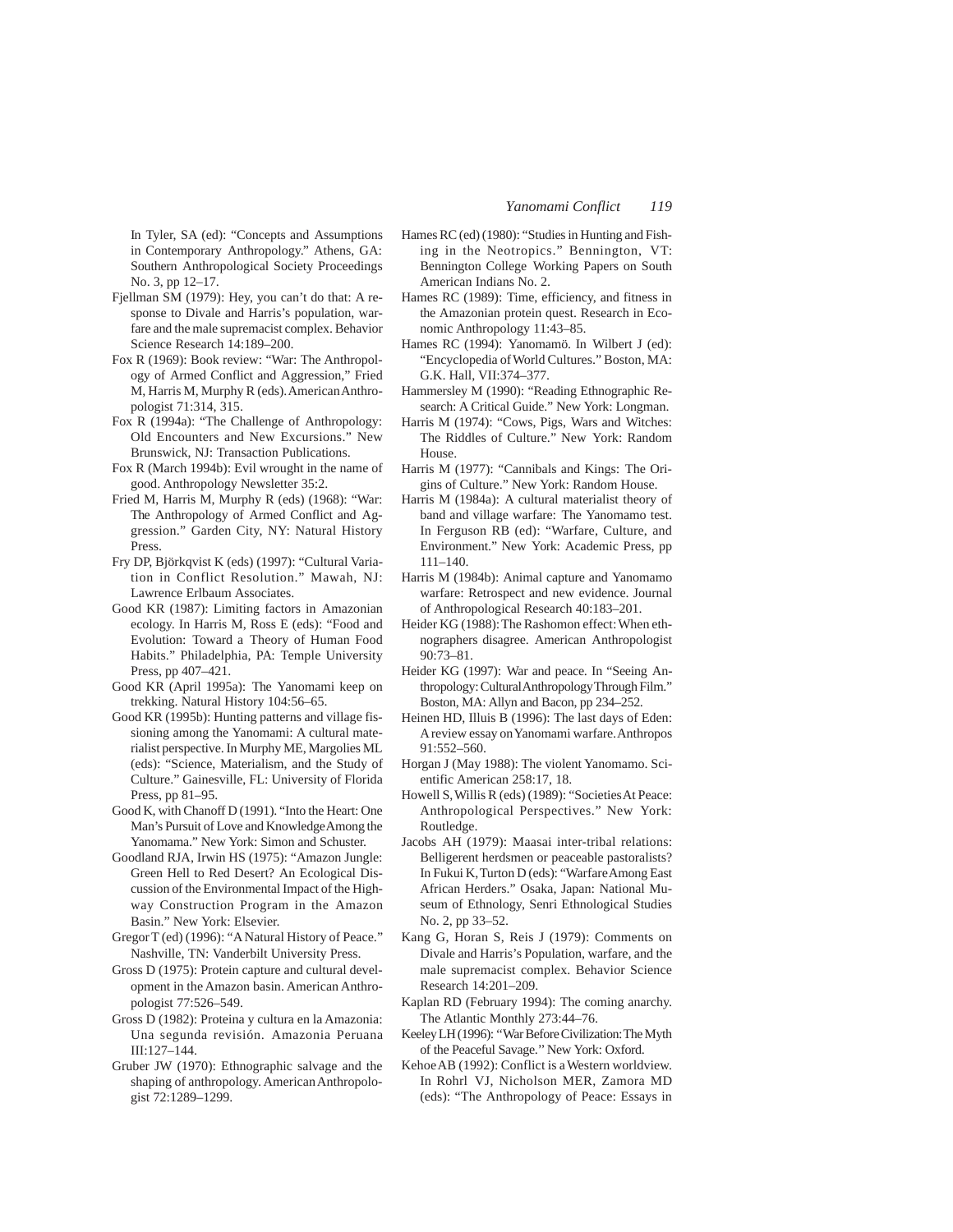Honor of E. Adamson Hoebel." Williamsburg, VA: Studies in Third World Societies Publication No. 47, pp 55–65.

- Kerjean A (1988): "Un sauvage exil. Jacques Lizot: 20 ans parmi les Indiens Yanomami." Paris: Editions Seghers.
- Knauft BM (1987): Reconsidering violence in simple human societies. Current Anthropology 28:457–500.
- Knauft BM (1993): Book review: "War in the Tribal Zone," Ferguson RB, Whitehead NL (eds). Science 260:1184, 1186.
- Knauft BM (1996): The human evolution of cooperative interest. In Gregor T (ed): "A Natural History of Peace." Nashville, TN: Vanderbilt University Press.
- Koch K-F (1974): "War and Peace in Jalemo: The Management of Conflict in Highland New Guinea." Cambridge, MA: Harvard University Press.
- Kohn A (1990): "The Brighter Side of Human Nature: Altruism and Empathy in Everyday Life." New York: Basic Books.
- Kopenawa Yanomami D (1989): Letter to all the peoples of the Earth. Cultural Survival Quarterly 13:68, 69.
- Landes S, et al. (1976): Time criticized for Yanomamo characterization. Anthropology Newsletter 17:28.
- Lewontin RC, Rose S, Kamin LJ (1984): "Not in Our Genes: Biology, Ideology, and Human Nature." New York: Pantheon Books.
- Levinson D (1994): "Aggression and Conflict: A Cross-Cultural Encyclopedia." Santa Barbara, CA: ABC-CLIO.
- Lindholm C, Lindholm C (November 1982): Avengers of the bloody moon. Science Digest, pp 78– 82, 105, 106.
- Lizot J (1975a): "Diccionario Yanomami-Español." Caracas, Venezuela: Universidad Central de Venezuela.
- Lizot J (1975b): "El Hombre de la Pantorilla Preñada: Y Otros Mitos Yañomami." Caracas, Venezuela: Fundación La Salle de Ciencias Naturales.
- Lizot J (1977): Population, resources and warfare among the Yanomami. Man 12:497–515.
- Lizot J (1985): "Tales of the Yanomami: Daily Life in the Venezuelan Forest." New York: Cambridge University Press.
- Lizot J (1987): Los Yanomami. In Lizot J (ed): "Los Aborígines de Venezuela: Volumen III, Etnologia Contemporanea." Caracas, Venezuela: Fundacion La Salle de Ciencias Naturales Instituto Caribe de Antropologia y Sociologia, pp 479–583.
- Lizot J (December 13, 1993): "Napoleon A. Chagnon—A Counterfeit President." Unpublished letter.
- Lizot J (1994a): Of warfare: An answer to N.A. Chagnon. American Ethnologist 21:845–862.
- Lizot J (1994b): Words in the night: The ceremonial dialogue—one expression of peaceful relationships among the Yanomami. In Sponsel LE, Gregor T (eds): "Anthropology of Peace and Nonviolence." Boulder, CO: Lynne Rienner, pp 213–240.
- Meggitt M (1977): "Blood Is Their Argument: Warfare Among the Mae Enga Tribesmen of the New Guinea Highlands." Palo Alto, CA: Mayfield Publishing.
- Melko M (1984): Peaceful societies. In Laszol E, Jong YY (ed): "World Encyclopedia of Peace." New York: Pergamon Press II:268–270.
- Michaels E (1982): How to look at us looking at the Yanomami looking at us. In Ruby J (ed): "A Crack in the Mirror: Reflexive Perspectives in Anthropology." Philadelphia, PA: University of Pennsylvania Press, pp 133–146.
- Migliazza EC (1972): "Yanomama Grammar and Intelligibility." Bloomington, IN: Indiana University Doctoral Dissertation.
- Misioneros del Alto Orinoco (May 24, 1991): "Consideraciones a un documento de Charles Brewer Carias." Puerto Ayacucho, Venezuela: Salesian Missions.
- Monaghan P (October 26, 1994): Bitter warfare in anthropology. The Chronicle of Higher Education XLI:section A, pp 10, 11, 18, 19.
- Montagu A (1952): "Darwin, Competition, and Cooperation." New York: Schuman.
- Montagu A (ed)(1968): "The Concept of the Primitive." New York: Free Press.
- Montagu A (ed)(1978): "Learning Non-Aggression: The Experience of Non-Literate Societies." New York: Oxford University Press.
- Montgomery EI (1970): "With the Shiriana in Brazil." Dubuque, IO: Kendall/Hunt Publishing.
- Neel JV (1994): "Physician to the Gene Pool: Genetic Lessons and Other Stories." New York: John Wiley & Sons.
- Oliver-Smith A (1996): Anthropological research on hazards and disasters. Annual Review of Anthropology 25:303–328.
- Otterbein KF (1972): The anthropology of war. In Honigmann JJ (ed): "Handbook of Social and Cultural Anthropology." Chicago: Rand McNally, pp 923–958.
- Otterbein KF (1994a): Convergence in the anthropological study of warfare. In Otterbein KF (ed): "Feuding and Warfare." Langhorne, PA: Gordon and Breach Science Publishers, pp 171–180.
- Otterbein KF (1994b): Feuding—dispute resolution or dispute continuation? In Otterbein KF (ed): "Feuding and Warfare." Langhorne, PA: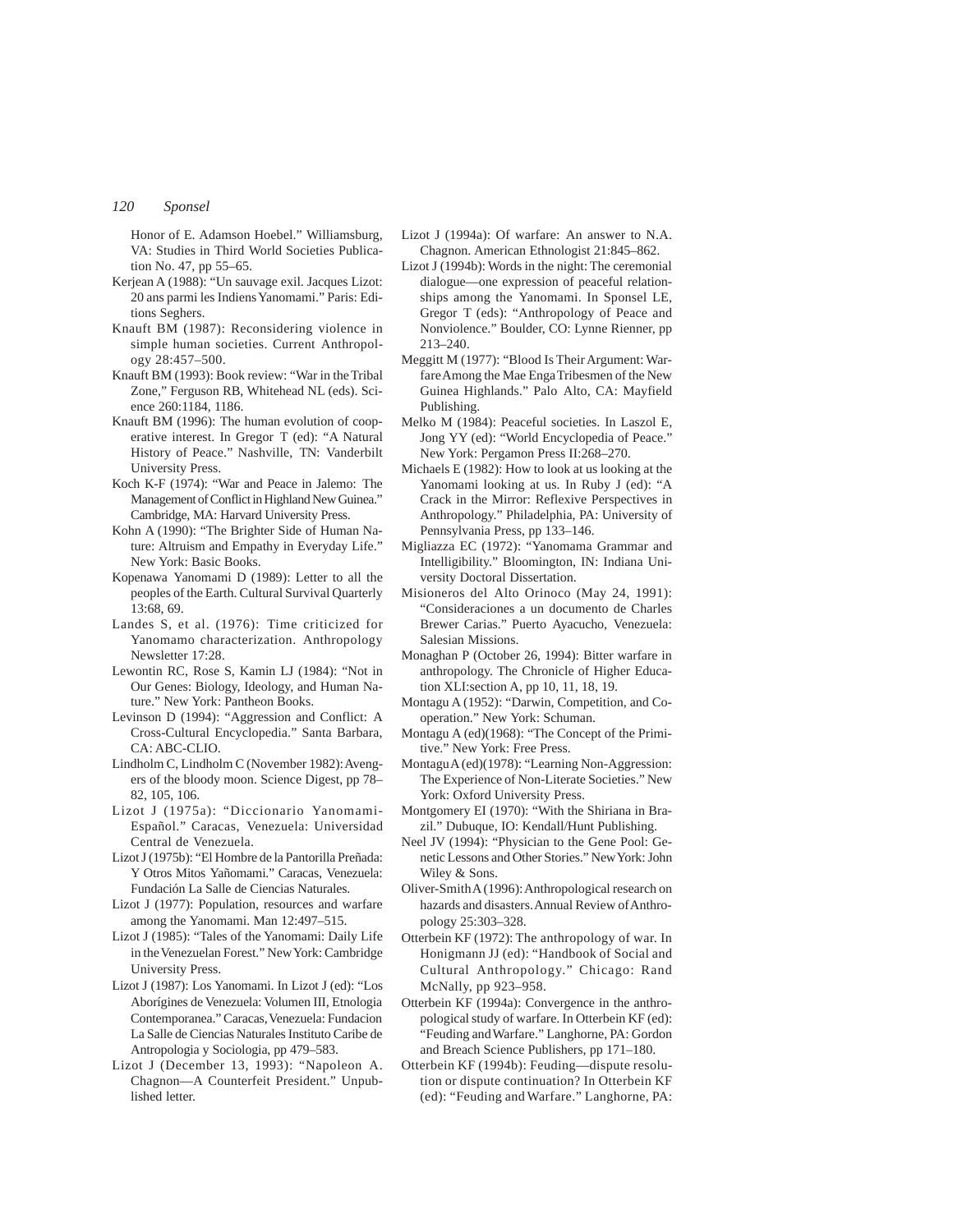Gordon and Breach Scientific Publishers, pp 133–146.

- Overing J (1989): Styles of Manhood: An Amazonian contrast in tranquility and violence. In Howell S, Willis R (eds): "Societies At Peace: Anthropological Perspectives." London: Routledge, pp 79–99.
- Palmer S (1965): Murder and suicide in forty nonliterate societies. Journal of Criminal Law, Criminology, and Police Science 56:320–324.
- Palmer S (1972): "The Violent Society." New Haven, CT: College and University Press Publishers.
- Pandian J (1985): "Anthropology and the Western Tradition: Toward an Authentic Anthropology." Prospect Heights, IL: Waveland Press.
- Pospisil L (1968): Feud. In Sills DL (ed): "International Encyclopedia of Social Sciences." New York: Crowell Collier and Macmillan 5:389–393.
- Ramos AR (1979): On women's status in Yanoama societies. Current Anthropology 20:185–187.
- Ramos AR (1987): Reflecting on the Yanomami: Ethnographic images and the pursuit of the exotic. Cultural Anthropology 2:284–304.
- Ramos AR (1995): "Sanuma Memories: Yanomami Ethnography in Times of Crisis." Madison, WI: University of Wisconsin Press.
- Ramos AR, Taylor KI (1979): "The Yanomama in Brazil 1979." Copenhagen, Denmark: International Work Group for Indigenous Affairs Document No. 37.
- Rapoport A (1992): "Peace: An Idea Whose Time Has Come." Ann Arbor, MI: University of Michigan Press.
- Rice OK (1982): "The Hatfields and the McCoys." Lexington, KY: University of Kentucky Press.
- Rifkin J (1994): Ethnography and ethnocide: A case study of the Yanomami. Dialectical Anthropology 19:295–327.
- Robarchek CA (1989a): Primitive warfare and the ratomorphic image of mankind. American Anthropologist 91:903–920.
- Robarchek CA (1989b): Hobbesian and Rousseauan images of man: Autonomy and individualism in a peaceful society. In Howell S, Willis R (eds): "Societies At Peace: Anthropological Perspectives" New York: Routledge, pp 31–44.
- Robarchek CA, Robarchek CJ (1992): Cultures of war and peace: A comparative study of Waorani and Semai. In Silverberg J, Gray JP (eds): "Aggression and Peacefulness in Humans and Other Primates." New York: Oxford University Press, pp 189–213.
- Robarchek CA, Robarchek CJ (1996): Waging peace: The psychological and sociocultural dynamics of positive peace. In Wolfe AW, Honggang Y

(eds): "Anthropological Contributions to Conflict Resolution." Athens, GA: University of Georgia Press, pp 64–80.

- Ross EB, Ross JB (1980): Amazon warfare. Science 207:590–592.
- Ross JB (1980): Ecology and the problem of tribe: A critique of the Hobbesian model of preindustrial warfare. In Ross EB (ed): "Beyond the Myths of Culture: Essays in Cultural Materialism." New York: Academic Press, pp 33–60.
- Sahlins M (1977): "The Use and Abuse of Biology: An Anthropological Critique of Sociobiology." Ann Arbor, MI: University of Michigan Press.
- Salamone FA (ed) (1996): "Who Speaks for the Yanomami?" Williamsburg, VA: Studies in Third World Societies No. 57.
- Salamone FA (1997): "The Yanomami and Their Interpreters." Lanham, MD: University Press of America.
- Service E (1968): War and our contemporary ancestors. In Fried M, Harris M, Murphy R (eds): "War: The Anthropology of Armed Conflict and Aggression." New York: Natural History Press, pp 160–167.
- Shapiro JR (1972): "Sex Roles and Social Structure Among the Yanomama Indians of Northern Brazil." New York: Columbia University Doctoral Dissertation.
- Shapiro JR (1980): Sexual hierarchy among the Yanomama. In Nash J, Safa HI (eds): "Sex and Class in Latin America: Women's Perspectives on Politics, Economics and the Family in the Third World." Brooklyn, NY: J.F. Bergin Publishers, pp 86–101.
- Smole WJ (1976): "The Yanoama Indians: A Cultural Geography." Austin, TX: University of Texas Press.
- Sponsel LE (1979): A note on the urgency of research among the Yanoama of the Brazilian Amazon. Review of Ethnology 7:72.
- Sponsel LE (1981a) "The Hunter and the Hunted in the Amazon: An Integrated Biological and Cultural Approach to the Behavioral Ecology of Human Predation." Ithaca, NY: Cornell University Press.
- Sponsel LE (1981b): La situación de los Yanomama y la civilización. Boletín Indigenista Venezolano 20:105–116.
- Sponsel LE (1983): Yanomama warfare, protein capture, and cultural ecology. Interciencia (Caracas) 8:204–210.
- Sponsel LE (1986): Amazon ecology and adaptation. Annual Review of Anthropology 15:67–97.
- Sponsel LE (1991): ¿Sobrevivirá la antropologiá al siglo XX? Reflexiones sobre la mutua